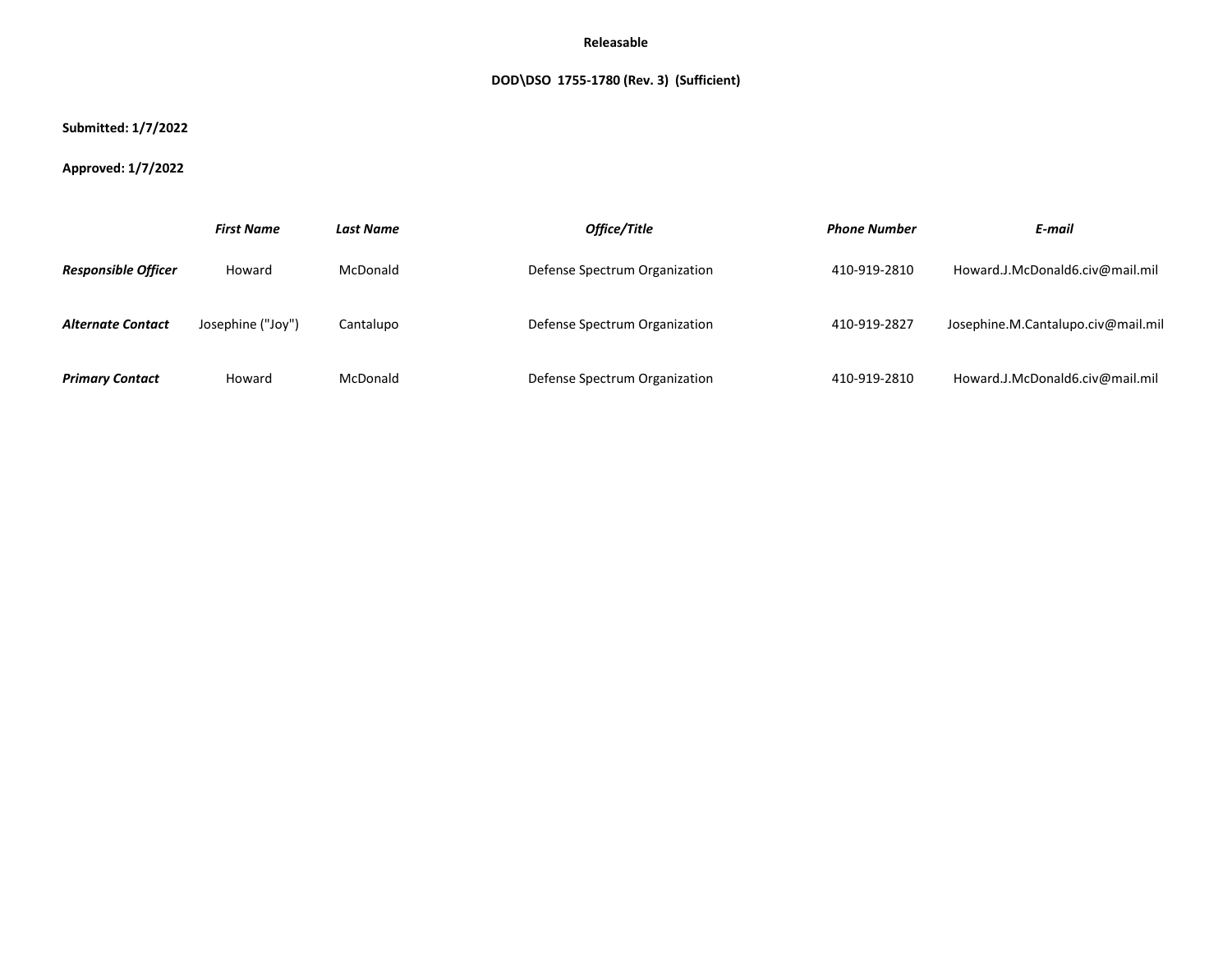| Serial Number | <b>System Name</b> | <b>Center</b><br>Lower<br>Frequency<br>(MHz) | Uppe<br>(MHz) | Emission<br>(MHz) | Receiver<br><b>I Frequency   Bandwidth   Bandwidth  </b><br>(MHz) | <b>System Use</b><br><b>Type Name</b> | Area | State | Operation   Transmitter   Transmitter<br>Latitude | Transmitter   Receiver<br>Longitude | <b>State</b> | <b>Receiver</b><br>Latitude | Receiver<br>Longitude | <b>Frequency</b><br>Remarks | <b>Geographic Location associated</b><br>with Timeline (AAO in this column<br>indicates the timeline is associated<br>with the geographic location<br>defined by the Authorized Area of<br><b>Operation in the frequency</b> | <b>Sharing Type</b><br>(Indefinite,<br>Temporary i.e.<br>Coordinated, or<br>None) | Indefinite<br><b>Temporary</b><br><b>Sharing Timeline Sharing Timeline</b><br>(Months After   (Months After<br>1/31/2015<br>1/31/2015 | Vacate<br>Assignment<br><b>Timeline</b><br>(Months After<br>1/31/2015 |
|---------------|--------------------|----------------------------------------------|---------------|-------------------|-------------------------------------------------------------------|---------------------------------------|------|-------|---------------------------------------------------|-------------------------------------|--------------|-----------------------------|-----------------------|-----------------------------|------------------------------------------------------------------------------------------------------------------------------------------------------------------------------------------------------------------------------|-----------------------------------------------------------------------------------|---------------------------------------------------------------------------------------------------------------------------------------|-----------------------------------------------------------------------|
|               |                    |                                              |               |                   |                                                                   |                                       |      |       |                                                   |                                     |              |                             |                       |                             |                                                                                                                                                                                                                              |                                                                                   |                                                                                                                                       |                                                                       |
|               |                    |                                              |               |                   |                                                                   |                                       |      |       |                                                   |                                     |              |                             |                       |                             |                                                                                                                                                                                                                              |                                                                                   |                                                                                                                                       |                                                                       |
|               |                    |                                              |               |                   |                                                                   |                                       |      |       |                                                   |                                     |              |                             |                       |                             |                                                                                                                                                                                                                              |                                                                                   |                                                                                                                                       |                                                                       |
|               |                    |                                              |               |                   |                                                                   |                                       |      |       |                                                   |                                     |              |                             |                       |                             |                                                                                                                                                                                                                              |                                                                                   |                                                                                                                                       |                                                                       |
|               |                    |                                              |               |                   |                                                                   |                                       |      |       |                                                   |                                     |              |                             |                       |                             |                                                                                                                                                                                                                              |                                                                                   |                                                                                                                                       |                                                                       |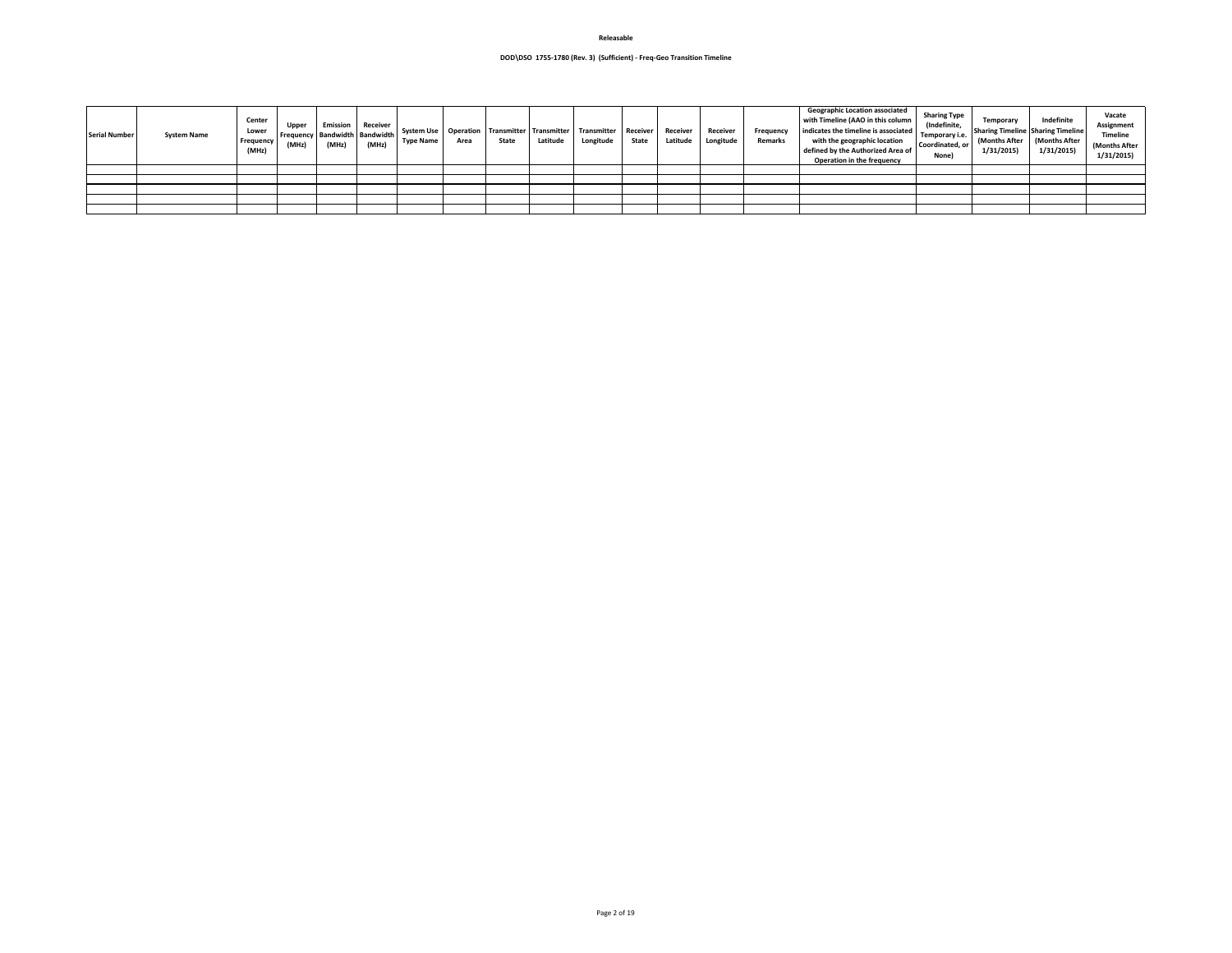#### **Description Expanded Capability Justification**

between Fed and industry to exchange aring arrangements. Includes business process; els relative to LTE; visualization; and performing Required to enable and expedite deployment of 1755-1780 band prior to DoD being able to vacate. iis Transition Plan to be provided to DISA to hrough 2021. The function will migrate to NTIA ginning in 2022.

Portal into NTIA's FSMS capability for indefinite equired for NTIA, as the Federal regulator, to on permanent sharing arangements between Fed ocumented in this Transition Plan to be provided tion of this initiative through 2021. NTIA will ibility beginning in 2022.

valuate freq assignment options (en masse) within ands to be repacked relatively quickly in order to im usage of the band. This capability will be and FSMS) as the standard for frequency is. Required for enabling DoD systems in the 1755a timely fashion (especially in the case of 80-1850 band). Funds to be provided to DISA for hitiative.

he necessary tools for co-existence between DoD  $s$ es (e.g., ENG) in the 2025-2110 MHz band. Includes bandization; enhancing analysis models; testing; interference monitoring; enforcement thru 10 years. / Required to relocate DoD systems i-2110 band, which requires the ability to coexist ure non-federal users. Funds to be provided to of this initiative.

, improve, and demonstrate spectrum sharing stems in the 1755-1780 MHz band. Includes terference; evaluating existing and future railable to LTE devices; and demonstrating the database approach.  $\sqrt{ }$  Required to provide the oth the DoD and Industry that interference due to permanent) in the 1755-1780 band will be e reduction of sharing arrangement restrictions try and permanent sharing with DoD. Funds to be lementation of this initiative.

| <b>System Name</b>                                                                     | <b>Total Pre-</b><br><b>Auction Cost</b><br>(\$M) | <b>Funds</b><br>Requested<br><b>Prior to</b><br><b>Auction</b><br>(\$M) | <b>Transition</b><br>Implementation<br>Cost (\$M) | <b>Total Cost</b><br>(\$M) | <b>Begin</b><br><b>Timeline</b><br>(Months)<br>of Funds) | End<br>Expenditure   Expenditure<br><b>Timeline</b><br>(Months)<br>after Receipt after Receipt<br>of Funds) | <b>Expanded</b><br>Capability<br>Cost (\$M) | <b>Expanded Capability</b><br><b>Description</b> | <b>Expa</b>                                                                                                                                                                                                                                                                                   |
|----------------------------------------------------------------------------------------|---------------------------------------------------|-------------------------------------------------------------------------|---------------------------------------------------|----------------------------|----------------------------------------------------------|-------------------------------------------------------------------------------------------------------------|---------------------------------------------|--------------------------------------------------|-----------------------------------------------------------------------------------------------------------------------------------------------------------------------------------------------------------------------------------------------------------------------------------------------|
| DISA-1: 1755-1780 MHs Band<br>Portal (Early Entry Portal)                              | 0.6000                                            | 0.6000                                                                  | 20.1000                                           | 20.7000                    | 0                                                        | 84                                                                                                          |                                             |                                                  | An automated interface I<br>coordination data for sha<br>enhancing analysis mode<br>the engineering analysis.<br>wireless services in the 1<br>Funds documented in thi<br>coonduct this initiative th<br>under FSMS (DISA 2) beg                                                              |
| DISA-2: 1755-1780 MHz Band<br>Portal (FSMS Portal)                                     | 0.0000                                            | 0.0000                                                                  | 22.9000                                           | 22.9000                    | 6                                                        | 84                                                                                                          |                                             |                                                  | Migrate the Early Entry P<br>sharing coordination. Re<br>facilate and improve upo<br>and wireless. Funding do<br>to DISA for implementati<br>assume funding responsi                                                                                                                          |
| DISA-3: 1780-1850 MHz Band<br>Compression and Optimization<br>Tool                     | 1.8000                                            | 1.8000                                                                  | 24.9000                                           | 26.7000                    | 0                                                        | 120                                                                                                         |                                             |                                                  | An engineering tool to ev<br>a band - allows whole ba<br>facilitate optimal spectru<br>integrated into SXX1-O (a<br>assignments nominations<br>1780 band to relocate in<br>compressing into the 178<br>implementation of this in                                                              |
| DISA-4: 2025-2110 MHz Band<br>Spectrum Management System                               | 0.6000                                            | 0.6000                                                                  | 42.2000                                           | 42.8000                    | 0                                                        | 120                                                                                                         |                                             |                                                  | This capability provides tl<br>systems and other servic<br>Includes business process<br>interference mitigation to<br>agreements; and usage tl<br>from 1755-1780 to 2025-<br>with incumbents and fut<br>DISA for implementation                                                               |
| DISA-5: 1755-1780 MHz Band<br>Spectrum Sharing Test &<br>Demonstration (SST&D) Program | 11.4000                                           | 11.4000                                                                 | 94.5000                                           | 105.9000                   | 0                                                        | 96                                                                                                          |                                             |                                                  | A test program to assess,<br>between LTE and DoD sy:<br>testing to characterize in<br>mitigation techniques ava<br>value of a coordination o<br>verification needed by bo<br>sharing (temporary and p<br>minimized; and to enable<br>thus facilitating early ent<br>provided to DISA for impl |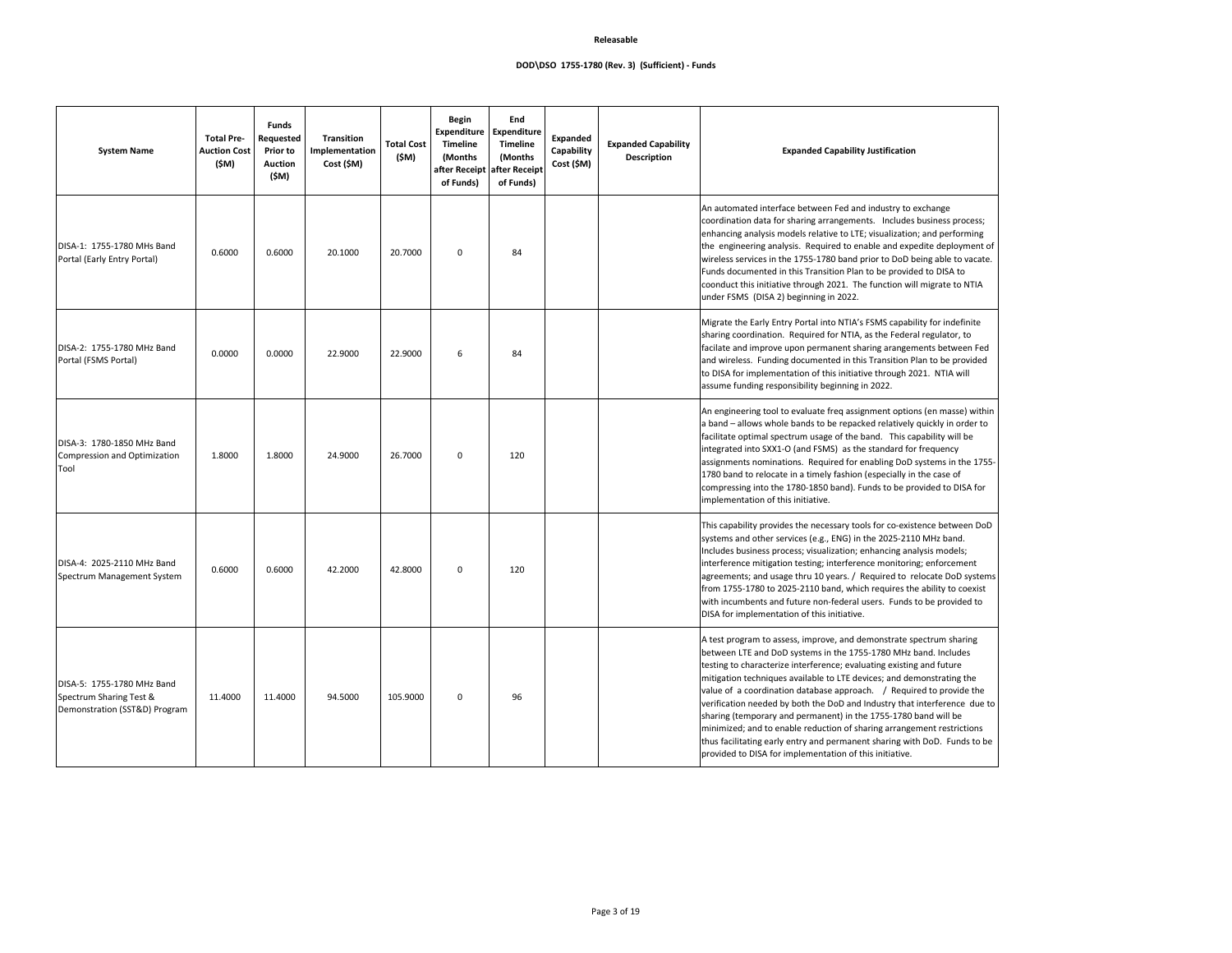## **DOD\DSO 1755-1780 (Rev. 3) (Sufficient) - Funds**

## **Description Expanded Capability Justification**

needed to oversee the DoD initiatives (DoD1 or DISA1; 2 FTEs for DISA5; 1 FTE for each of oup lead, admin support, and documentation ng documented in this Transition Plan to be llementation of this initiative i.e., management of oD/DISA funding within this initiative related to the  $\nu$ es DISA1 and DISA2 ceases at the end of 2021 as sponsibility beginning in 2022. Costs incurred ucting feasibility studies and planning leading to Funds to be provided to DISA.

| <b>System Name</b>                                                                              | <b>Total Pre-</b><br><b>Auction Cost</b><br>(\$M) | <b>Funds</b><br>Requested<br><b>Prior to</b><br><b>Auction</b><br>(\$M) | <b>Transition</b><br>Implementation<br>Cost (\$M) | <b>Total Cost</b><br>(\$M) | <b>Begin</b><br>Expenditure<br><b>Timeline</b><br>(Months)<br>of Funds) | End<br>Expenditure<br><b>Timeline</b><br>(Months)<br>after Receipt after Receipt<br>of Funds) | Expanded<br>Capability<br>Cost (\$M) | <b>Expanded Capability</b><br><b>Description</b> | Expa                                                                                                                                                                                                                                                                                        |
|-------------------------------------------------------------------------------------------------|---------------------------------------------------|-------------------------------------------------------------------------|---------------------------------------------------|----------------------------|-------------------------------------------------------------------------|-----------------------------------------------------------------------------------------------|--------------------------------------|--------------------------------------------------|---------------------------------------------------------------------------------------------------------------------------------------------------------------------------------------------------------------------------------------------------------------------------------------------|
| DISA-6/DISA-7: DoD Spectrum<br><b>Relocation Management Team</b><br>(DSRMT)/Pre-auction studies | 9.5000                                            | 3.0440                                                                  | 18.5000                                           | 28.0000                    | $\mathbf 0$                                                             | 120                                                                                           |                                      |                                                  | Government personnel n<br>through DoD5): 2 FTEs fo<br>DISA2, 3, and 4; and a gro<br>support for DISA6. Fundir<br>provided to DISA for impl<br>the DoD reallocation. Do<br>oversight of DoD initiative<br>NTIA will take on that res<br>since June 2010 for cond<br>the 1755-1780 auction. F |
| Sequestration                                                                                   | 0.0000                                            | 0.0000                                                                  | 0.0000                                            | 0.0000                     |                                                                         |                                                                                               | 0.0000                               |                                                  |                                                                                                                                                                                                                                                                                             |
| Total                                                                                           | 23.9000                                           | 17.4440                                                                 | 223.1000                                          | 247.0000                   |                                                                         |                                                                                               | 0.0000                               |                                                  |                                                                                                                                                                                                                                                                                             |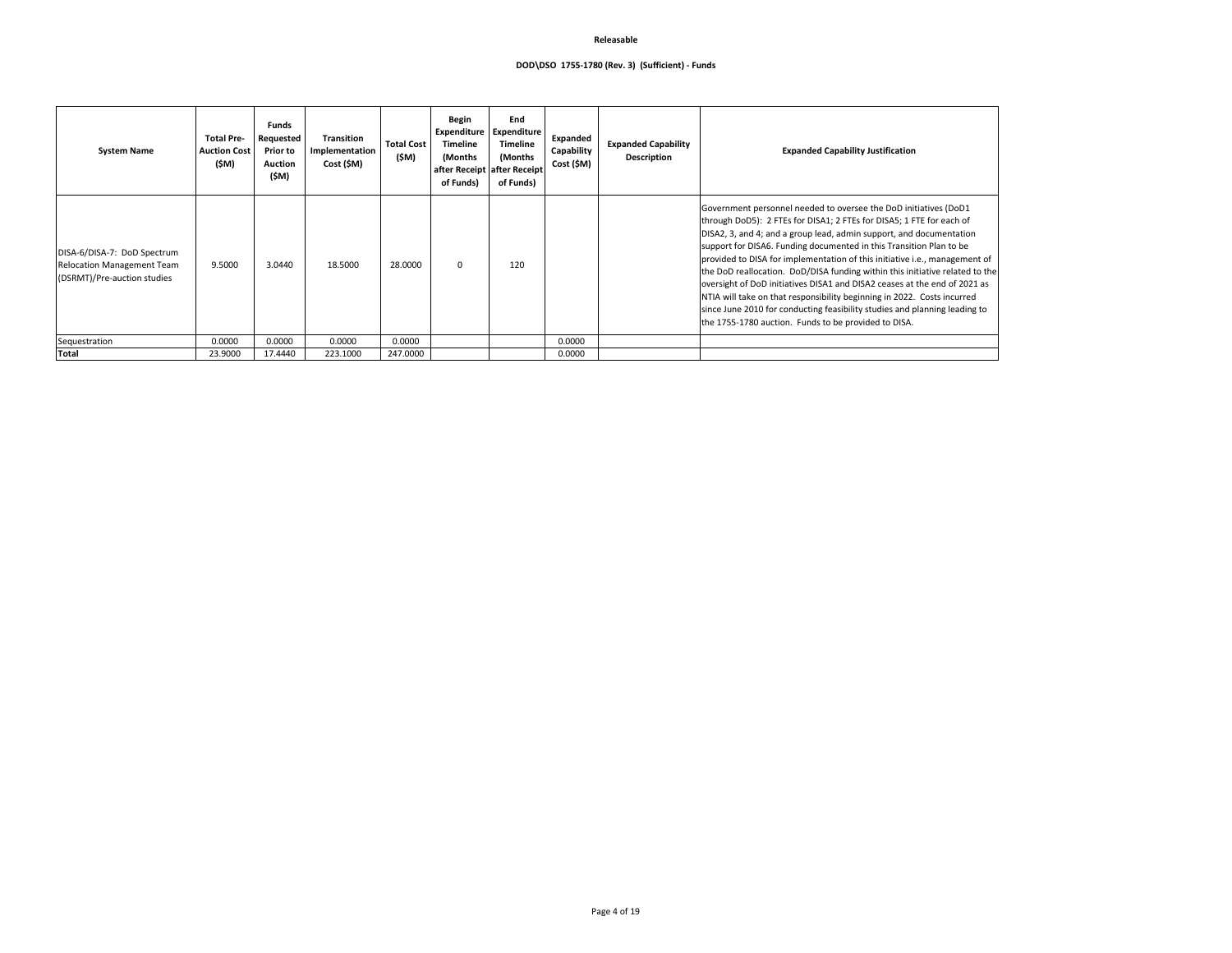# **DOD\DSO 1755-1780 (Rev. 3) (Sufficient) - Interactions**

| <b>Interaction Name</b>                                   | <b>Interaction Description</b>                                                                                                                                                                                                                                                                                                                                                                                                                                                                                                                                                                                                                                                                                                                                                                                                                                                                                                                                                                                                                                                                                                                                                                                                                                                                                                                                                                                                                                                                                                                                                                                                                                                               |
|-----------------------------------------------------------|----------------------------------------------------------------------------------------------------------------------------------------------------------------------------------------------------------------------------------------------------------------------------------------------------------------------------------------------------------------------------------------------------------------------------------------------------------------------------------------------------------------------------------------------------------------------------------------------------------------------------------------------------------------------------------------------------------------------------------------------------------------------------------------------------------------------------------------------------------------------------------------------------------------------------------------------------------------------------------------------------------------------------------------------------------------------------------------------------------------------------------------------------------------------------------------------------------------------------------------------------------------------------------------------------------------------------------------------------------------------------------------------------------------------------------------------------------------------------------------------------------------------------------------------------------------------------------------------------------------------------------------------------------------------------------------------|
| 1. Spectrum<br>Certification:                             | This Transition Plan is based on the DoD Alternative Proposal for the 1755-1780 MHz band. As part of the Transition Plan, some<br>DoD systems will be modified to operate in both the 1780-1850 MHz and the 2025-2110 MHz bands, while other systems will be<br>modified or replaced and relocated to operate in other bands. All modified equipment will be required to undergo the spectrum<br>certification process through the NTIA Spectrum Planning Subcommittee (SPS) IAW OMB Circular A-11, Section 31.12(c). This<br>certification is required before agencies can "submit estimates for the development or procurement of major radio spectrum-<br>dependent communications-electronics systems". The spectrum certification process through the NTIA Spectrum Planning<br>Subcommittee can require months to complete for routine equipment developments. It is anticipated that due to the numerous<br>concurrent certification requests required to enable the modification and/or replacement of the systems identified in the DoD and<br>other agencies' Transition Plans, there is the potential for a significant backlog within the SPS process leading to extended timelines<br>for programs to receive approved spectrum certifications. It should also be noted that the spectrum certification process is required<br>at each stage of a program's development and thus some of the modified or relocated systems may be required to undergo the SPS<br>review process multiple times. These interactions will begin soon after this Transition Plan is approved and will continue until all<br>affected systems receive spectrum certification approval from the SPS. |
| 2. Frequency<br>Authorization:                            | All systems that require either different frequency assignments in the 1780-1850 MHz band, or new authorizations to operate in<br>the 2025-2110 MHz frequency band or other federal bands will have to complete the frequency authorization process. It is<br>understood that NTIA intends to essentially "reserve" frequency assignments in the alternate spectrum bands based on the data<br>provided in this Transition Plan; however, the formal frequency authorization process through the NTIA Frequency Assignment<br>Subcommittee (FAS) must still be completed and this must occur subsequent to the associated SPS certification process for the<br>systems/equipments and prior to actual operations in the alternate bands and verification/validation of comparable technical<br>capability. These interactions will begin soon after this Transition Plan is approved and will continue until all affected systems<br>become operational in dual or alternate frequency bands as defined by the Transition Plan.                                                                                                                                                                                                                                                                                                                                                                                                                                                                                                                                                                                                                                                              |
| 3. Integration of<br>DoD Portal into<br><b>NTIA FSMS:</b> | As described in Tab I, the DoD coordination portal capability will be integrated in the NTIA FSMS over time. This integration process<br>and effort will require significant interactions between DoD and NTIA.                                                                                                                                                                                                                                                                                                                                                                                                                                                                                                                                                                                                                                                                                                                                                                                                                                                                                                                                                                                                                                                                                                                                                                                                                                                                                                                                                                                                                                                                              |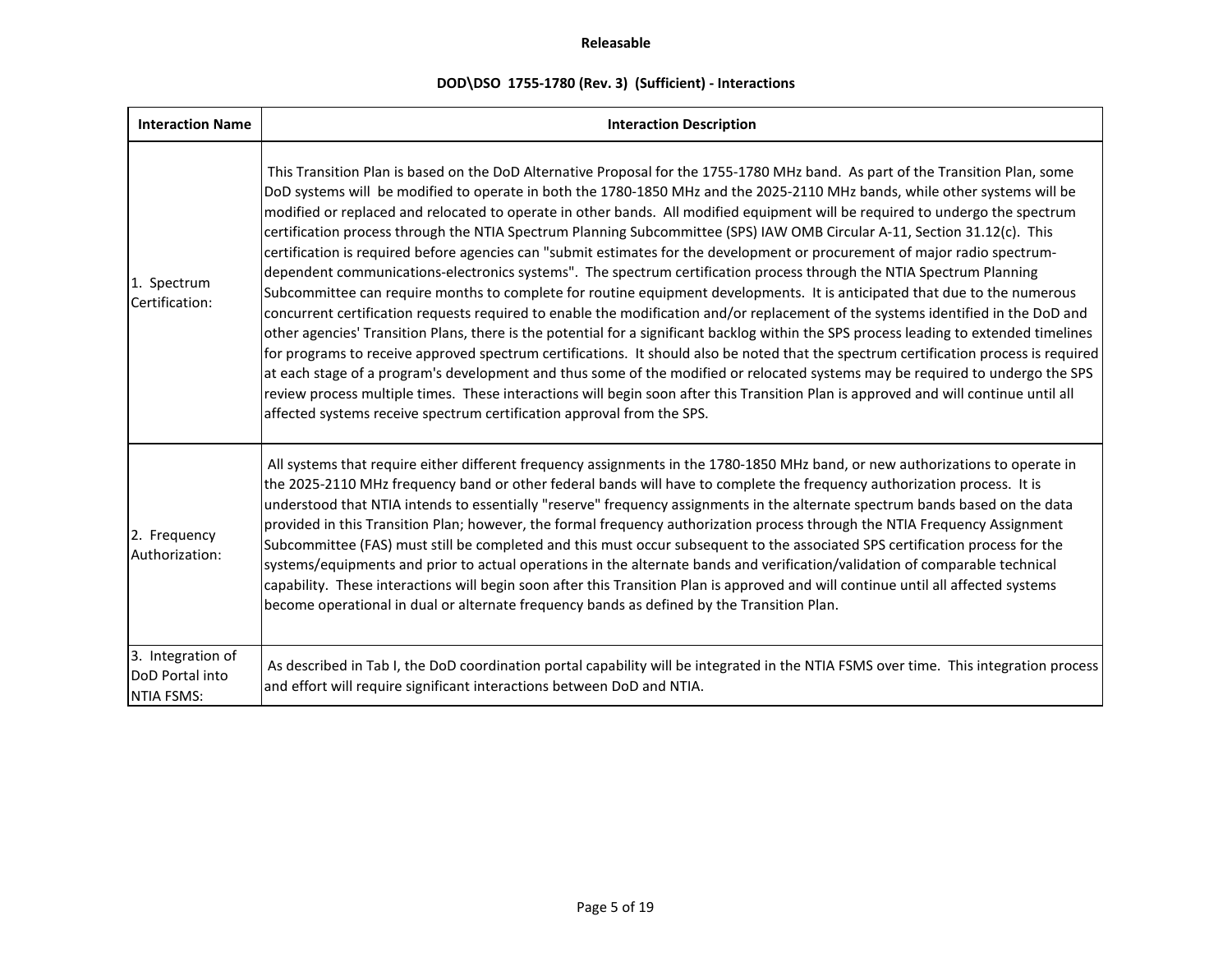# **DOD\DSO 1755-1780 (Rev. 3) (Sufficient) - Impact Factors**

| <b>Factor Name</b>                                                        | <b>Factor Description</b>                                                                                                                                                                                                                                                                                                                                                                                                                                                                                                                                                                                                                                                                                                                                                                                                                                            |
|---------------------------------------------------------------------------|----------------------------------------------------------------------------------------------------------------------------------------------------------------------------------------------------------------------------------------------------------------------------------------------------------------------------------------------------------------------------------------------------------------------------------------------------------------------------------------------------------------------------------------------------------------------------------------------------------------------------------------------------------------------------------------------------------------------------------------------------------------------------------------------------------------------------------------------------------------------|
| 1. Availability of<br>Spectrum<br><b>Relocation Fund</b><br>(SRF) Funding | All timelines in this plan are based on the assumption that funding will be received three months after the close of the auction.<br>Should the receipt of funds change, timelines may need to be adjusted accordingly.                                                                                                                                                                                                                                                                                                                                                                                                                                                                                                                                                                                                                                              |
| 2. Availability of<br>Frequency<br>Assignment<br>Authorizations           | This Transition Plan is based heavily on the DoD Alternative Proposal and its success is critically dependent on the interaction of a<br>number of interdependent elements including those activities of other federal agencies (e.g. DOJ Transition Plan). A number of<br>these elements involve either replacing or modifying systems that will operate in alternate frequency bands. There will be a very<br>large number of new frequency authorizations required in order to support the new operations. New authorizations must be in<br>place prior to existing operations being able to be terminated from the 1755-1780 MHz band. Given the large number of new<br>frequency proposals that must be worked through the process and completed, there is concern that all necessary actions can be<br>completed in time to support all of the new operations. |
| 3. Licensee<br>Coordination<br>With DoD<br>organizations                  | To preclude any misunderstanding or misinterpretation, potential licensees must be advised that the DoD will provide direction to<br>the military Services and other defense agencies to refer all requests for spectrum relocation information initiated by commercial<br>wireless providers or their agents to the DoD CIO, Spectrum Policy and Program Directorate. The DoD CIO will establish a single focal<br>point that will be responsible for establishing and overseeing procedures to facilitate information exchange between the DoD and<br>wireless licensees. This single focal point is planned to be the DSO Early Entry Portal (DISA-1) described in Tab I (Additional<br>Information).                                                                                                                                                             |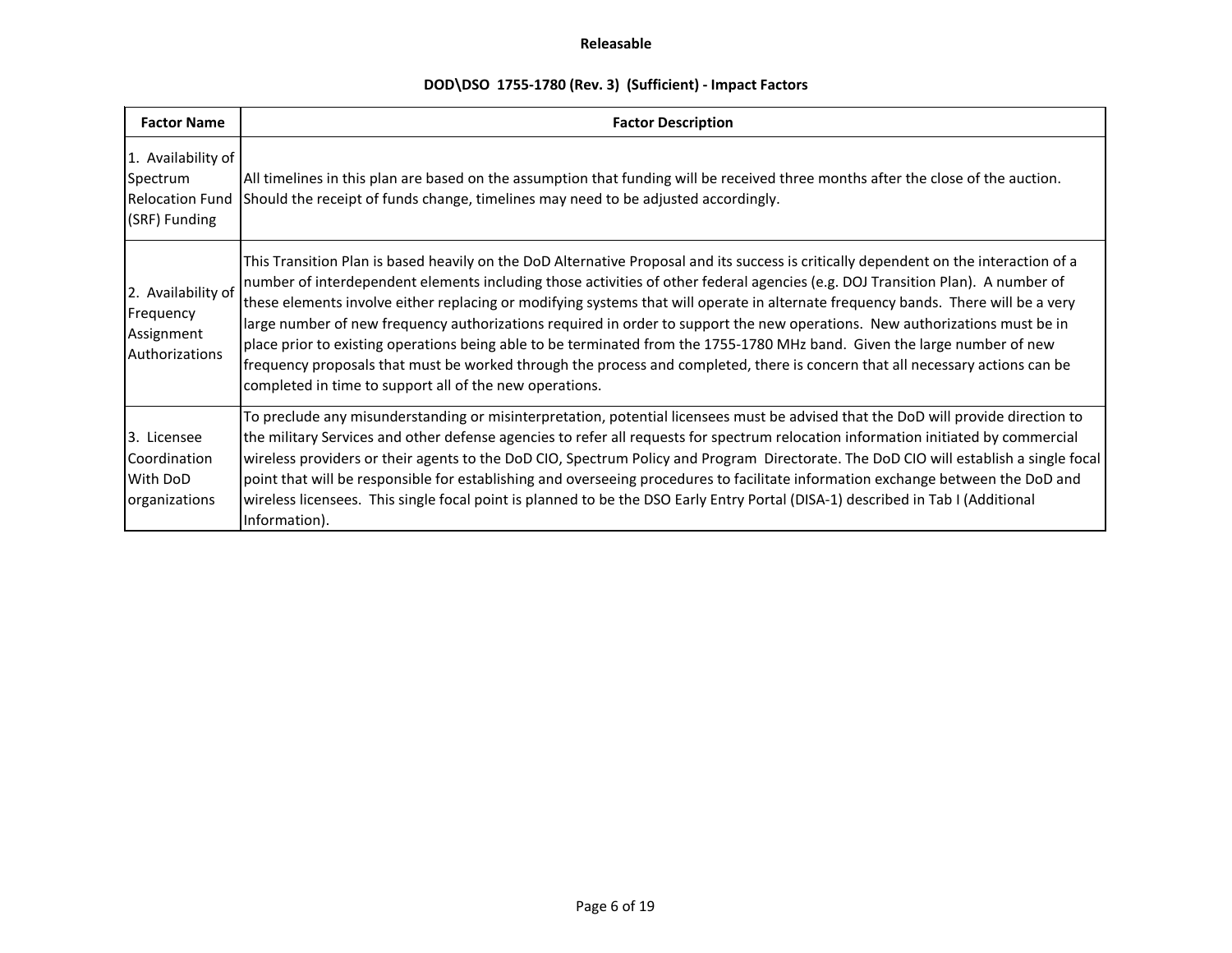| <b>Note Name</b>          | <b>Note Text</b>                                                                                                                                                                                                                                                                                                                                                                                                                                                                                                                                                                                                                                                                                                                                                                                                                                                                                                                                                                                                                                                                                                                                                                                                                                                                                                                                                                                                                                                                                                                                                                                                                                                      |
|---------------------------|-----------------------------------------------------------------------------------------------------------------------------------------------------------------------------------------------------------------------------------------------------------------------------------------------------------------------------------------------------------------------------------------------------------------------------------------------------------------------------------------------------------------------------------------------------------------------------------------------------------------------------------------------------------------------------------------------------------------------------------------------------------------------------------------------------------------------------------------------------------------------------------------------------------------------------------------------------------------------------------------------------------------------------------------------------------------------------------------------------------------------------------------------------------------------------------------------------------------------------------------------------------------------------------------------------------------------------------------------------------------------------------------------------------------------------------------------------------------------------------------------------------------------------------------------------------------------------------------------------------------------------------------------------------------------|
| A-1. Executive<br>Summary | The Defense Information Systems Agency (DISA) will be responsible for overseeing and reporting the implementation of the<br>DoD Transition Plan. As such, DISA will establish a team within the Defense Spectrum Organization (DSO) to coordinate<br>activities among the Services; to coordinate interaction between the wireless industry and the Services; and to conduct<br>engineering (i.e., analysis, modeling, test, and demonstration) activities to facilitate increasingly less restrictive sharing<br>arrangements for both early entry and permanent spectrum sharing. In addition, the team will develop the spectrum<br>management/coordination capabilities needed to facilitate the relocation of DoD operations from the 1755-1780 MHz band<br>into the agreed upon destination bands (e.g., 1780-1850 MHz, 2025-2110 MHz, etc). These DSO activities do not alleviate the<br>responsibility for the Services to account for their increased efforts that are required to support the management of the<br>frequency assignment changes and to provide the approval of the coordination recommendations of DISA for their Service.                                                                                                                                                                                                                                                                                                                                                                                                                                                                                                                  |
| A-2. Executive<br>Summary | The coordination capabilities consist of developing and operating a 1755-1780 MHz Early Entry Portal, a 1755-1780 MHz FSMS<br>Portal for use by NTIA, and a 2025-2110 MHz Spectrum Management/Coordination System (SM/CS). The Early Entry Portal will<br>support the wireless services entering the 1755-1780 MHz band during the transition of the DoD systems from the band. The<br>objectives of the Early Entry Portal are to provide an efficient way to coordinate early entry LTE deployment designs from<br>industry, and to vacate assignments consistent with the proposed timelines for each assignment. The portal will support the<br>performance of accurate analyses to assess the potential for interference with current DoD operations, coordination of results<br>with the Services, and provide the results back to the submitting carrier in a timely fashion. All wireless deployments will be<br>registered and maintained in the DoD Early Entry Portal. This is necessary to consider aggregate interference from all carriers<br>as background Electromagnetic Environment (EME) records when addressing proposed early entry deployment designs.<br>Proposals to deploy will also provide the trigger for DoD systems to vacate assignments. This will allow systems to remain in<br>the 1755-1780 MHz band in regions where there is little or no commercial interest, consistent with Commerce Spectrum<br>Management Advisory Committee's (CSMAC) Working Group recommendations. CSMAC protection distances will be used to<br>establish initial coordination zones within which wireless deployments must coordinate for early entry. |
| A-3. Executive<br>Summary | The FSMS Portal will be designed for long-term sharing vice early entry activities. Functionality will be similar to the early entry<br>portal except that early entry analyses performed by engineering personnel will be replaced under the FSMS portal by<br>automation. The analysis and report are prepared automatically. The 2025-2110 MHz band SM/CS capability will be a web-<br>based tool to be used by the Broadcast Auxiliary Service (BAS) Electronic News Gathering (ENG) and DoD users to facilitate<br>sharing the band. Given that DoD will be entering the band as a co-primary user, it is essential that access is as painless as<br>possible for the incumbents. Therefore DoD plans to provide a state-of-the-art, user friendly, fast, spectrum management tool<br>to facilitate band sharing.                                                                                                                                                                                                                                                                                                                                                                                                                                                                                                                                                                                                                                                                                                                                                                                                                                                |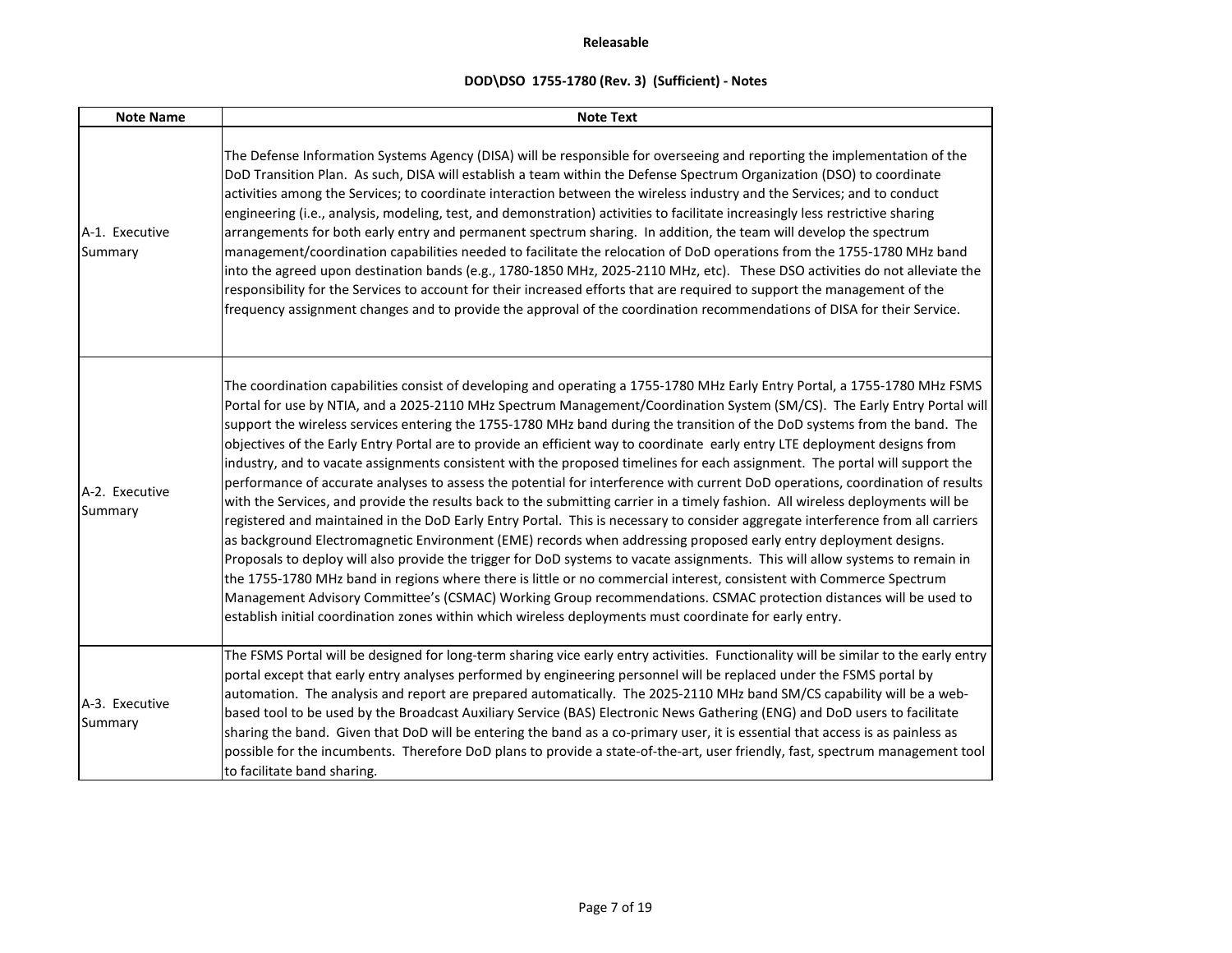| <b>Note Name</b>          | <b>Note Text</b>                                                                                                                                                                                                                                                                                                                                                                                                                                                                                                                                                                                                                                                                                                                                                                                                                                                                                                                                                                                                                                                                                                                                                                                                                                                                                                                                                                                                                                                                                                                                                                                                                                                     |
|---------------------------|----------------------------------------------------------------------------------------------------------------------------------------------------------------------------------------------------------------------------------------------------------------------------------------------------------------------------------------------------------------------------------------------------------------------------------------------------------------------------------------------------------------------------------------------------------------------------------------------------------------------------------------------------------------------------------------------------------------------------------------------------------------------------------------------------------------------------------------------------------------------------------------------------------------------------------------------------------------------------------------------------------------------------------------------------------------------------------------------------------------------------------------------------------------------------------------------------------------------------------------------------------------------------------------------------------------------------------------------------------------------------------------------------------------------------------------------------------------------------------------------------------------------------------------------------------------------------------------------------------------------------------------------------------------------|
| A-4. Executive<br>Summar  | The engineering activities needed to assess the potential for interference with current DoD operations will inform sharing<br>arrangements proposed for coordination between: wireless services and DoD systems in the 1755-1780 MHz band; DoD<br>systems and ENG (and other incumbents) in the 2025-2110 MHz band; and DoD systems being compressed into the 1780-1850<br>MHz band. These activities involve significant analysis, modeling, test, and demonstration in order to prove the viability of<br>both temporary and permanent sharing with DoD systems. The activities address interference thresholds to be used,<br>capabilities to rapidly optimize frequency assignment nominations (i.e., repack) within congested environments, and<br>identification of interference mitigation techniques.                                                                                                                                                                                                                                                                                                                                                                                                                                                                                                                                                                                                                                                                                                                                                                                                                                                        |
| A-5. Executive<br>Summary | Each of the activities DISA is requesting to be funded via the 1755-1780 MHz auction is described below. For each activity a<br>brief description, objective, approach, cost (per FY), and schedule is provided. Each of the activities will be necessary in order<br>to successfully implement the DoD Alternate Proposal * for accommodating wireless services in the 1755-1780 MHz band; and<br>collectively they are designed and scheduled to expedite wireless deployments while also reducing the risk to DoD operations.<br>It should be noted that the methods, techniques, and information gained, as well as the spectrum sharing "infrastructure" that<br>is developed from these activities will be extensible to other bands, thus will support future sharing arrangements between<br>wireless services and DoD operations.                                                                                                                                                                                                                                                                                                                                                                                                                                                                                                                                                                                                                                                                                                                                                                                                                           |
| B-1. DISA 1               | 1755 - 1780 MHz Early Entry Portal: 1.0 Background. The auction of the 1755-1780 MHz band is currently scheduled for the<br>end of FY14. DoD agencies have submitted transition plans that indicate vacating the band will take from 5 to 10 years, after<br>the auction. However, DoD will face tremendous pressure to allow the wireless industry to obtain early access well before<br>transition to alternative spectrum is complete. DoD must develop a methodology for being responsive to industry requests for<br>early access, yet one that ensures that critical DoD test and training capabilities are protected. To address similar challenges<br>associated with the 2006 auction of the 1710-1755 MHz band, the DoD created a web-based portal under the Defense<br>Spectrum Relocation Management Activity (DSRMA), through which wireless industry requests for early entry could be<br>received. Once the information was received via the portal, a team of engineers performed analyses to determine if restrictions<br>on the wireless deployment were needed to mitigate interference to/from DoD systems. These results were then provided to<br>industry via the portal. Therefore, the DSO proposes that a similar construct be used for the 1755-1780 MHz band effort. This<br>capability will be called the 'Early Entry Portal' and will consist of a web-based interface for information exchange, improved<br>engineering algorithms, visualization tools, and conducting analyses. By developing this capability, early access to the 1755-<br>1780 band can be accelerated, ultimately increasing revenues to the federal government. |
| B-2. DISA 1               | 1755 - 1780 MHz Early Entry Portal: 2.0 Objective. The objectives of the Early Entry Portal are to provide an efficient way to<br>assess and coordinate early entry LTE deployment designs from industry, and to track and trigger assignment vacation<br>consistent with the proposed timelines for each assignment.                                                                                                                                                                                                                                                                                                                                                                                                                                                                                                                                                                                                                                                                                                                                                                                                                                                                                                                                                                                                                                                                                                                                                                                                                                                                                                                                                |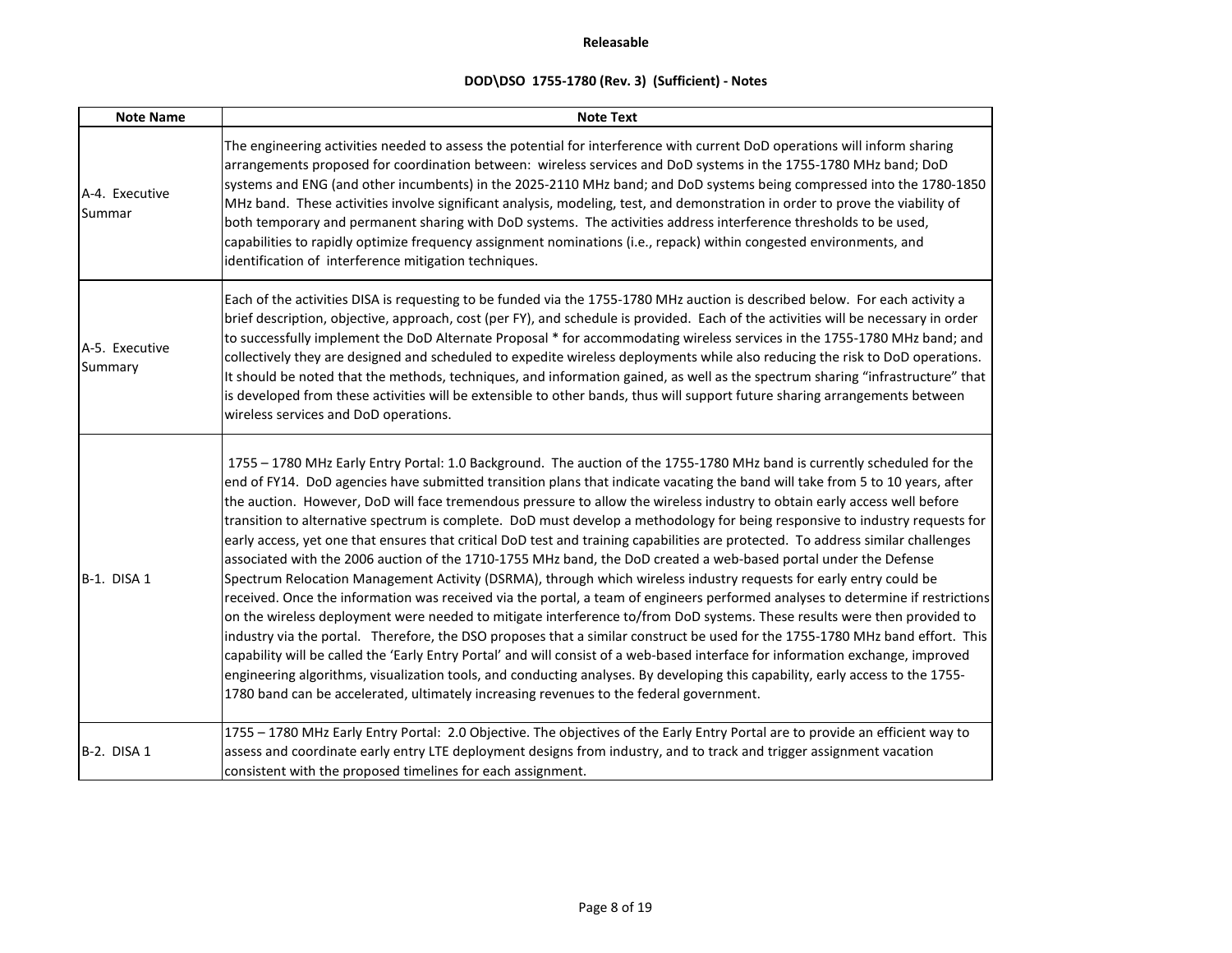| <b>Note Name</b> | <b>Note Text</b>                                                                                                                                                                                                                                                                                                                                                                                                                                                                                                                                                                                                                                                                                                                                                                                                                                                                                                                                                                                                                                                                                                                                                                                                                                                                                                                                                                                                                                                                                                                                                                                                                                                                                                                                                                                                                                                                                                                                                                                                                                                                                              |
|------------------|---------------------------------------------------------------------------------------------------------------------------------------------------------------------------------------------------------------------------------------------------------------------------------------------------------------------------------------------------------------------------------------------------------------------------------------------------------------------------------------------------------------------------------------------------------------------------------------------------------------------------------------------------------------------------------------------------------------------------------------------------------------------------------------------------------------------------------------------------------------------------------------------------------------------------------------------------------------------------------------------------------------------------------------------------------------------------------------------------------------------------------------------------------------------------------------------------------------------------------------------------------------------------------------------------------------------------------------------------------------------------------------------------------------------------------------------------------------------------------------------------------------------------------------------------------------------------------------------------------------------------------------------------------------------------------------------------------------------------------------------------------------------------------------------------------------------------------------------------------------------------------------------------------------------------------------------------------------------------------------------------------------------------------------------------------------------------------------------------------------|
| B-3. DISA 1      | 1755 - 1780 MHz Early Entry Portal: 3.0 Approach. The DSO will stand up a web-based portal incorporating lessons learned<br>from the DSRMA with updated workflow requirements. Existing tools will be used to perform early entry analyses while<br>enhanced tools are being developed. The enhanced analysis tools would focus on improvements in fidelity and speed.<br>Development would require:<br>• A comprehensive requirements definition stage with inputs from DoD and industry<br>• Construction of enhanced databases leveraging expertise and data from current DSO compression/relocation studies<br>. Reuse and enhancements of algorithms from Spectrum XXI Online, Engineering Services, and the Mass Relocation Tool<br>· Integration, testing, and validation                                                                                                                                                                                                                                                                                                                                                                                                                                                                                                                                                                                                                                                                                                                                                                                                                                                                                                                                                                                                                                                                                                                                                                                                                                                                                                                              |
| B-4. DISA 1      | 1755 - 1780 MHz Early Entry Portal: 3.0 Approach Continued: All wireless deployments will be registered and maintained in<br>the DoD Early Entry Portal. This is necessary to consider aggregate interference from all carriers as background EME records<br>when addressing proposed early entry deployment designs. Proposals to deploy outside designated coordination zones will<br>also provide the trigger for DoD systems to vacate assignments. This will allow systems to remain in the 1755-1850 MHz band<br>in regions where there is little or no commercial interest, consistent with Commerce Spectrum Management Advisory<br>Committee's (CSMAC) Working Group recommendations. CSMAC protection distances will be used to establish initial<br>coordination zones within which wireless deployments must coordinate for early entry. Applicable CSMAC protection<br>distances were addressed by Working Groups 3, 4, and 5.<br>Work flow would allow for submission of wireless industry design, immediate feedback with maps illustrating tower lay down<br>and consequential military bases and protection zones, and a request for confirmation that the design was properly uploaded.<br>Work flow would progress to DSO engineers who would perform compatibility analyses using the enhanced analysis tools.<br>Composite coverage charts would be generated to assist with analytical functions and to provide visualization to Service<br>representatives who would review the results and provide approval or rejection. Upon confirmation with the Services, DSO<br>engineers would post the results back to the portal with email notification to the submitting industry that the analysis was<br>complete.<br>To improve analysis fidelity, results from the DISA 5 1755-1780 MHz Spectrum Sharing Test & Demonstration (SST&D) Program<br>which will determine the susceptibility of LTE equipment to EMI from DoD equities, and the susceptibility of DoD assets to EMI<br>from LTE equipment, will be used to determine interference thresholds used in early entry analyses. |
| B-5. DISA 1      | 1755 - 1780 MHz Early Entry Portal: 4.0 Schedule: Portal development will begin in Q4FY14. The objective is to have the Early<br>Entry Portal available to begin coordination 12 months following the close of auction. The enhanced analysis tools will be<br>available Q2FY16, with analyses performed using existing tools in the interim period. Software sustainment and engineering<br>analyses will continue through FY218. NTIA will assume responsibility for sustainment funding beginning in 2022.                                                                                                                                                                                                                                                                                                                                                                                                                                                                                                                                                                                                                                                                                                                                                                                                                                                                                                                                                                                                                                                                                                                                                                                                                                                                                                                                                                                                                                                                                                                                                                                                 |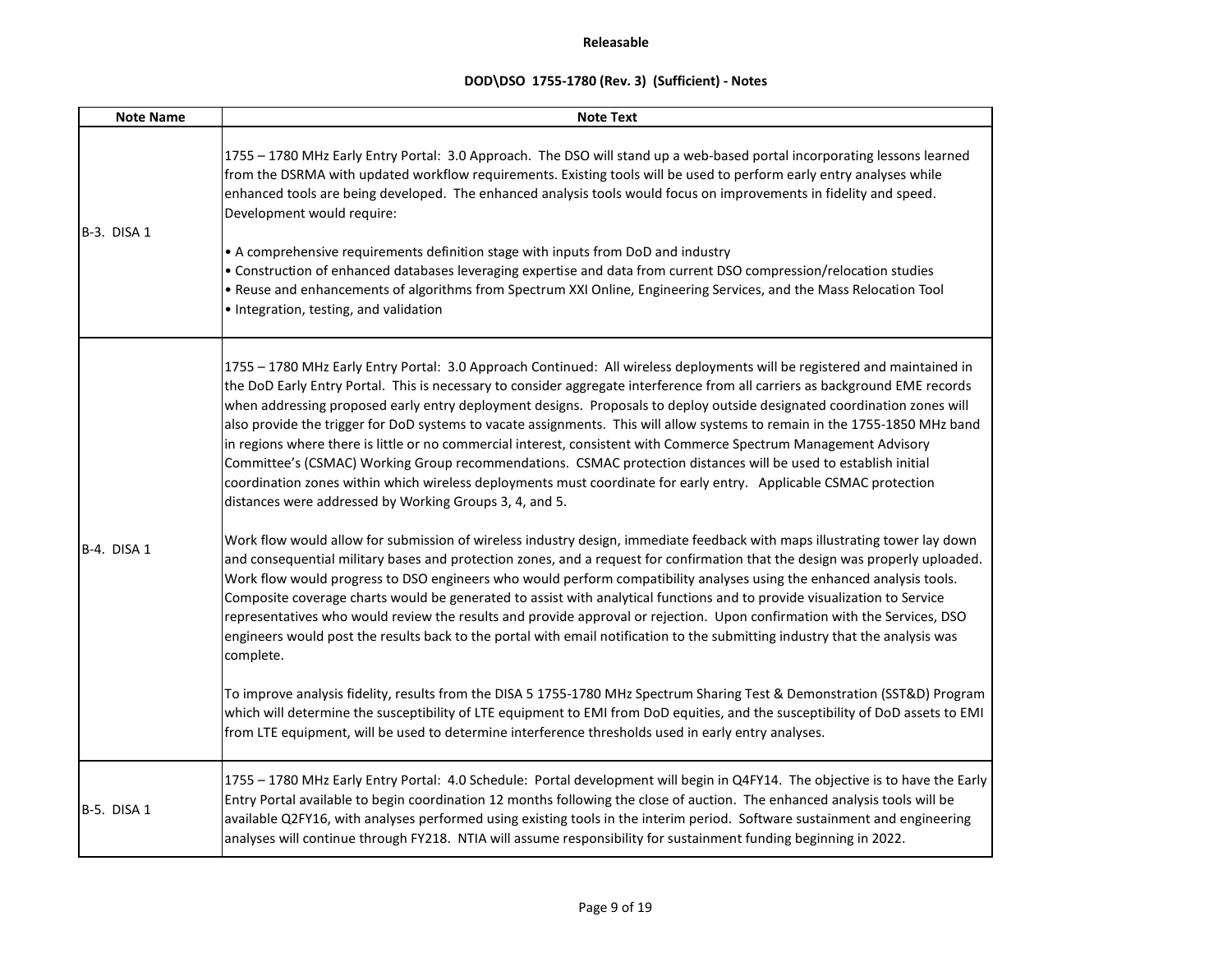| <b>Note Name</b> | <b>Note Text</b>                                                                                                                                                                                                                                                                                                                                                                                                                                                                                                                                                                                                                                                                                                                                                                                                                                                                                         |
|------------------|----------------------------------------------------------------------------------------------------------------------------------------------------------------------------------------------------------------------------------------------------------------------------------------------------------------------------------------------------------------------------------------------------------------------------------------------------------------------------------------------------------------------------------------------------------------------------------------------------------------------------------------------------------------------------------------------------------------------------------------------------------------------------------------------------------------------------------------------------------------------------------------------------------|
| $C-1.$ DISA-2    | 1755 - 1780 MHz FSMS Portal: 1.0 Background: To facilitate long-term sharing of the 1750-1780 MHz band where possible,<br>the DoD proposes the development of a long-term sharing portal that will ultimately be integrated into NTIA's Federal<br>Spectrum Management System (FSMS). This FSMS Portal will be designed for long-term sharing vice early entry activities. To<br>preclude cost burdens to the DoD after expiration of the SRF, it will be fully automated and hosted by the NTIA and will be<br>designed for integration into FSMS (the DSO is currently building the FSMS for NTIA). Functionality will be similar to the Early<br>Entry Portal except that engineering users will be replaced by automation, a significant software development undertaking.<br>Successful development and implementation of a fully automated web-application operated by the Federal Regulator will: |
|                  | . Provide cost sharing opportunities between DOC and DoD<br>• Reduce long term costs for DoD after SRF are exhausted                                                                                                                                                                                                                                                                                                                                                                                                                                                                                                                                                                                                                                                                                                                                                                                     |
|                  | • Leverage existing FSMS capabilities such as the cross domain solution                                                                                                                                                                                                                                                                                                                                                                                                                                                                                                                                                                                                                                                                                                                                                                                                                                  |
|                  | 1755 - 1780 MHz FSMS Portal: 2.0 Objective: The objective of the FSMS Portal is to provide a platform through which                                                                                                                                                                                                                                                                                                                                                                                                                                                                                                                                                                                                                                                                                                                                                                                      |
| $C-2.$ DISA-2    | frequency assignment requests can be processed in an automated and timely fashion, and that can be integrated into FSMS<br>and hosted by the NTIA.                                                                                                                                                                                                                                                                                                                                                                                                                                                                                                                                                                                                                                                                                                                                                       |
| $C-3.$ DISA-2    | 1755 - 1780 MHz FSMS Portal: 3.0 Approach: Portal design will commence upon availability of SRF and will include a<br>requirements definition phase with inputs from the Services, NTIA, and wireless industry. The analysis tool would be<br>developed using modules from Spectrum XXI Online (SXXIO), engineering services, the MRT, and the Early Entry Portal. A<br>substantial effort will involve decisions involving tradeoffs between schedule, functionality, and fidelity. Enhanced databases<br>developed for the Early Entry Portal and previous spectrum relocation/compression analyses will be converted to Pub 8 format<br>for use by the analysis tools. Periodic releases will be provided and integration tested with current releases of FSMS.                                                                                                                                       |
|                  | To improve analysis fidelity, results from the DISA 5 (LTE Spectrum Sharing Technology) effort which will determine the<br>susceptibility of LTE equipment to EMI from DoD equities, and the susceptibility of DoD assets to EMI from LTE equipment, will<br>be used to establish interference thresholds.                                                                                                                                                                                                                                                                                                                                                                                                                                                                                                                                                                                               |
| C-4. DISA-2      | 1755 - 1780 MHz FSMS Portal: 4.0 Schedule: While work on the FSMS Portal will begin Q1FY16, it will leverage the algorithms<br>developed in support of the Early Entry Portal, and the DISA 3 activity (i.e., 1780-1850 MHz Compression and Optimization<br>Tool). It will be used by both the DoD and the wireless industry to coordinate frequency requests for shared spectrum.<br>Functionality will be similar to the Early Entry Portal except that engineering users will be replaced by automation. The analysis<br>and report are prepared automatically. FOC is planned for Q3FY20.                                                                                                                                                                                                                                                                                                            |
|                  | SRF funded sustainment activities will last through FY21. NTIA will assume responsibility for ongoing funding beginning in<br><b>FY22.</b>                                                                                                                                                                                                                                                                                                                                                                                                                                                                                                                                                                                                                                                                                                                                                               |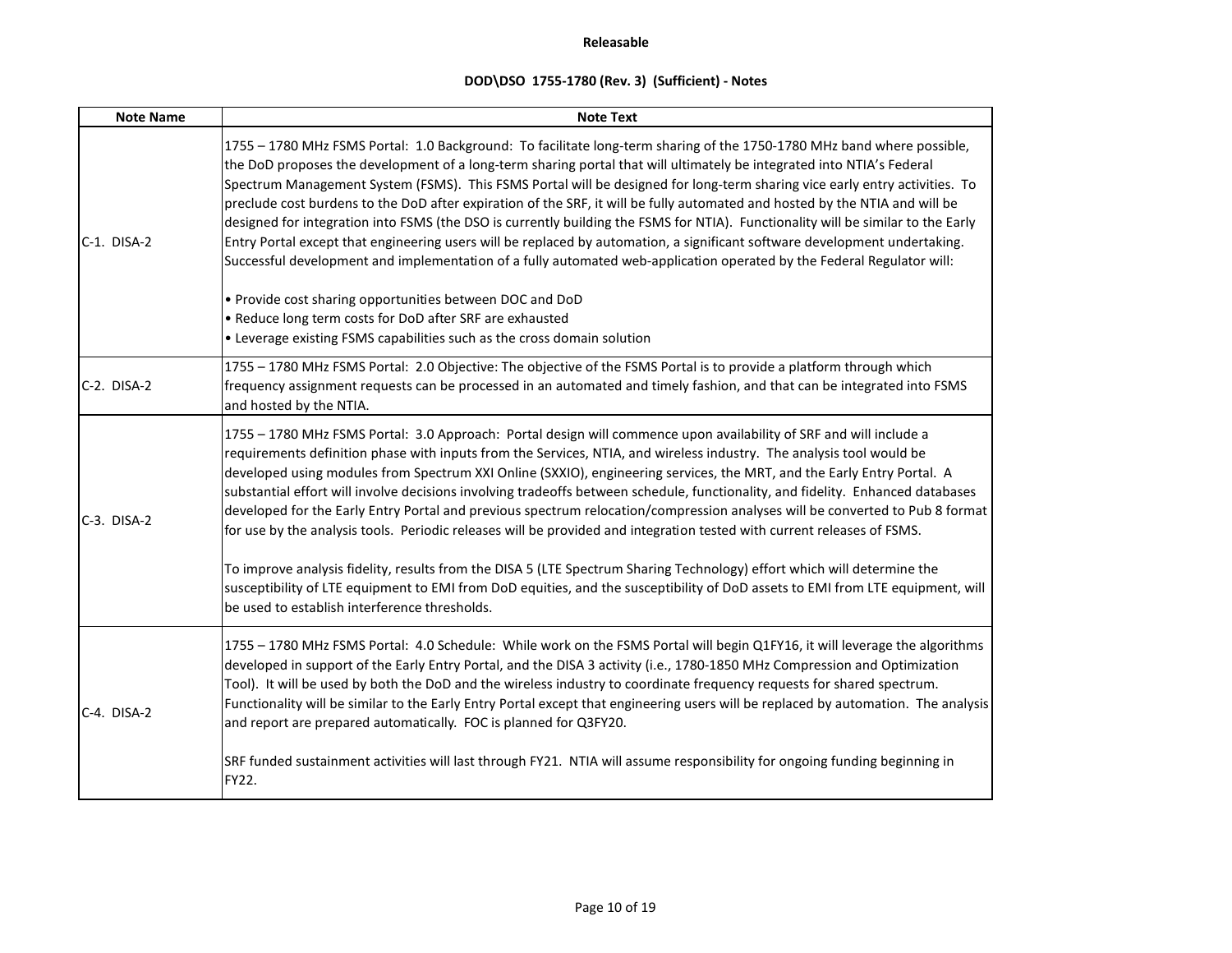| <b>Note Name</b> | <b>Note Text</b>                                                                                                                                                                                                                                                                                                                                                                                                                                                                                                                                                                                                                                                                                                                                                                                                                                                                                                                                                                                                                                                                                                                                                                                                                                                                                                                                                                                                                                                                                                                                                                                                                                                                                                                                                                                                                                                                                                                                                                                                 |
|------------------|------------------------------------------------------------------------------------------------------------------------------------------------------------------------------------------------------------------------------------------------------------------------------------------------------------------------------------------------------------------------------------------------------------------------------------------------------------------------------------------------------------------------------------------------------------------------------------------------------------------------------------------------------------------------------------------------------------------------------------------------------------------------------------------------------------------------------------------------------------------------------------------------------------------------------------------------------------------------------------------------------------------------------------------------------------------------------------------------------------------------------------------------------------------------------------------------------------------------------------------------------------------------------------------------------------------------------------------------------------------------------------------------------------------------------------------------------------------------------------------------------------------------------------------------------------------------------------------------------------------------------------------------------------------------------------------------------------------------------------------------------------------------------------------------------------------------------------------------------------------------------------------------------------------------------------------------------------------------------------------------------------------|
| $D-1.$ DISA 3    | 1780 - 1850 MHz Compression and Optimization Tool: 1.0 Background: While some of the DoD equities will be relocating to<br>alternative spectrum, one of the keys to successful implementation of DoD's Alternative Plan is compression of many systems<br>into the upper 70 MHz of the 1755-1850 MHz band and to optimize frequency use in the 2025-2110 MHz band.<br>The DSO has developed an engineering prototype tool—the Mass Relocation Tool (MRT), which has been successfully used by<br>DSO engineers to evaluate the feasibility of compressing/relocating whole classes of systems to alternative spectrum. As an<br>engineering prototype, usage requires experts and knowledge of scripting routines to extract datasets for manual analysis. To<br>perform the many compression/optimization studies required for successful implementation of the DoD's Alternate Proposal,<br>enhancements to the MRT will be necessary. Such enhancements will include adding visualization tools to decrease analysis<br>time and increase reporting capabilities, making the MRT more user-friendly to allow for its use by other than expert users, and<br>adding capabilities and optimization algorithms.<br>The ability to perform repacking/relocation studies rapidly will provide spectrum engineers the ability to rapidly evaluate<br>alternative spectrum plans to address reduced spectrum availability and to improve spectral efficiency so as to increase DoD's<br>access to this critical resource. Critical to performing accurate repacking studies is a comprehensive knowledge of the<br>susceptibility of DoD assets to electromagnetic interference so that accurate interference thresholds can be established and<br>used by the MRT. This will require a rigorous testing program to establish these interference thresholds. Moreover, spectrum<br>monitoring activities will assist with efforts to validate the effectiveness of EMI deconfliction and to validate model accuracy. |
| D-2. DISA 3      | 1780 - 1850 MHz Compression and Optimization Tool: 2.0 Objective: The objectives of the 1780-1850 MHz Compression and<br>Optimization Tool effort are to perform EMI measurements for the development of precise interference thresholds for DoD<br>equipment, to develop the MRT from a prototype analysis tool into a robust, user friendly platform that will be used to<br>perform compression/optimization studies, and to perform these studies to ensure successful implementation of the DoD's<br><b>Alternative Plan</b>                                                                                                                                                                                                                                                                                                                                                                                                                                                                                                                                                                                                                                                                                                                                                                                                                                                                                                                                                                                                                                                                                                                                                                                                                                                                                                                                                                                                                                                                                |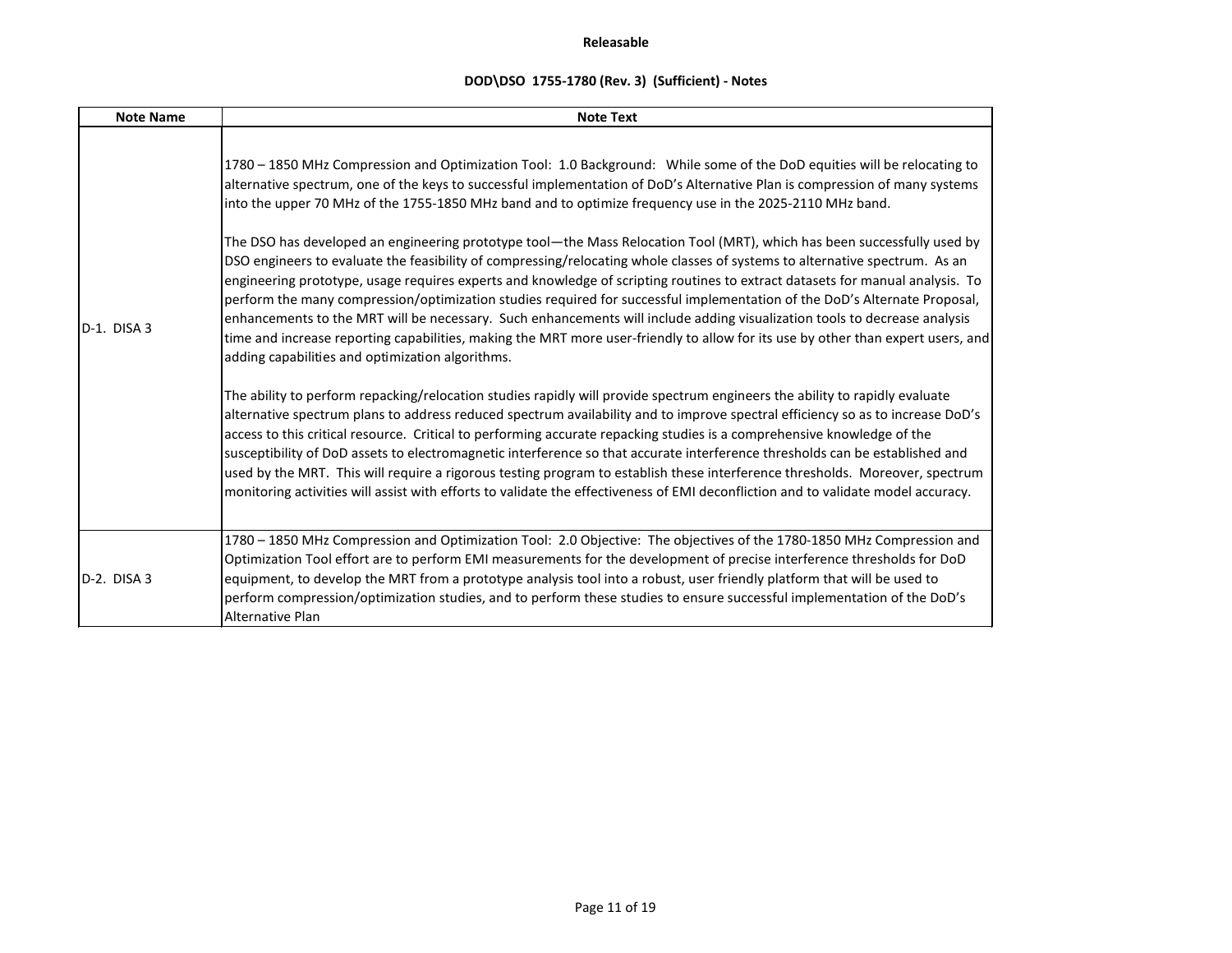| <b>Note Name</b> | <b>Note Text</b>                                                                                                                                                                                                                                                                                                                                                                                                                                                                                                                                                                                                                                                                                                                                                                                                                                                                                                                                                                                |
|------------------|-------------------------------------------------------------------------------------------------------------------------------------------------------------------------------------------------------------------------------------------------------------------------------------------------------------------------------------------------------------------------------------------------------------------------------------------------------------------------------------------------------------------------------------------------------------------------------------------------------------------------------------------------------------------------------------------------------------------------------------------------------------------------------------------------------------------------------------------------------------------------------------------------------------------------------------------------------------------------------------------------|
|                  | 1780 - 1850 MHz Compression and Optimization Tool: 3.0 Approach: DSO engineers will develop a test matrix to prioritize<br>testing efforts to determine appropriate interference thresholds for various DoD equities including SUAS, ACTS, AMT, TTNT, et<br>al. To reduce cost, DSO will leverage equipment acquisition from the DISA 5 1755-1780 MHz Spectrum Sharing Test &<br>Demonstration (SST&D) Program. Comprehensive test plans and procedures will be developed and coordinated with<br>stakeholders prior to conducting the tests. Tests will be performed and the results will be documented and coordinated with<br>appropriate stakeholders. Testing will include the determination of receiver selectivities, emission spectra, and interference<br>susceptibility levels for waveforms that simulate the emissions from other DoD equities. The interference thresholds<br>determined during the testing will be used by the MRT for spectrum compression/optimization studies. |
| $D-3.$ DISA 3    | The MRT will be converted from an engineering prototype tool into a user friendly platform from which band<br>compression/spectrum optimization studies may be conducted. Enhancements/engineering algorithms developed under DISA<br>1 will be reused where possible. Work will begin with an extensive requirements definition task. Multiple database/algorithm<br>optimizations will be included to improve run times. Much of the optimization will focus on the reuse of calculations as<br>spectrum relocation studies are computationally intensive. Various hardware configurations will be evaluated to improve<br>speed. Substantial effort will be placed on adding visualization tools and adding intuitive user friendly GUIs to improve user<br>productivity and increase reporting capabilities. The software will be rigorously tested, with periodic releases provided<br>throughout the sustainment cycle.                                                                   |
|                  | Upon delivery of the FOC, analyses will be performed using the MRT and the interference thresholds obtained through the<br>measurement effort to evaluate various spectrum repacking/optimization scenarios. Inputs from stakeholders (range<br>personnel, frequency management offices, etc.) will be solicited such that spectrum repacking scenarios can be evaluated, not<br>just from a spectral efficiency perspective, but also from an implementation and operational impact point of view.<br>Concurrently with the software development efforts, spectrum monitoring activities will also be performed to validate analysis<br>assumptions regarding the electromagnetic environment, and as spectrum compression implementation occurs, to validate the<br>spectral efficiency improvements and model accuracy.                                                                                                                                                                      |
| D-4. DISA 3      | 1780 - 1850 MHz Compression and Optimization Tool: 4.0 Schedule: Work will begin in Q4FY14. FOC is scheduled for<br>Q4FY19, with maintenance and spectrum repacking studies continuing through FY24. System measurements will be completed<br>by Q2FY16 to facilitate spectrum repacking studies. Spectrum monitoring will occur through Q4FY18.                                                                                                                                                                                                                                                                                                                                                                                                                                                                                                                                                                                                                                                |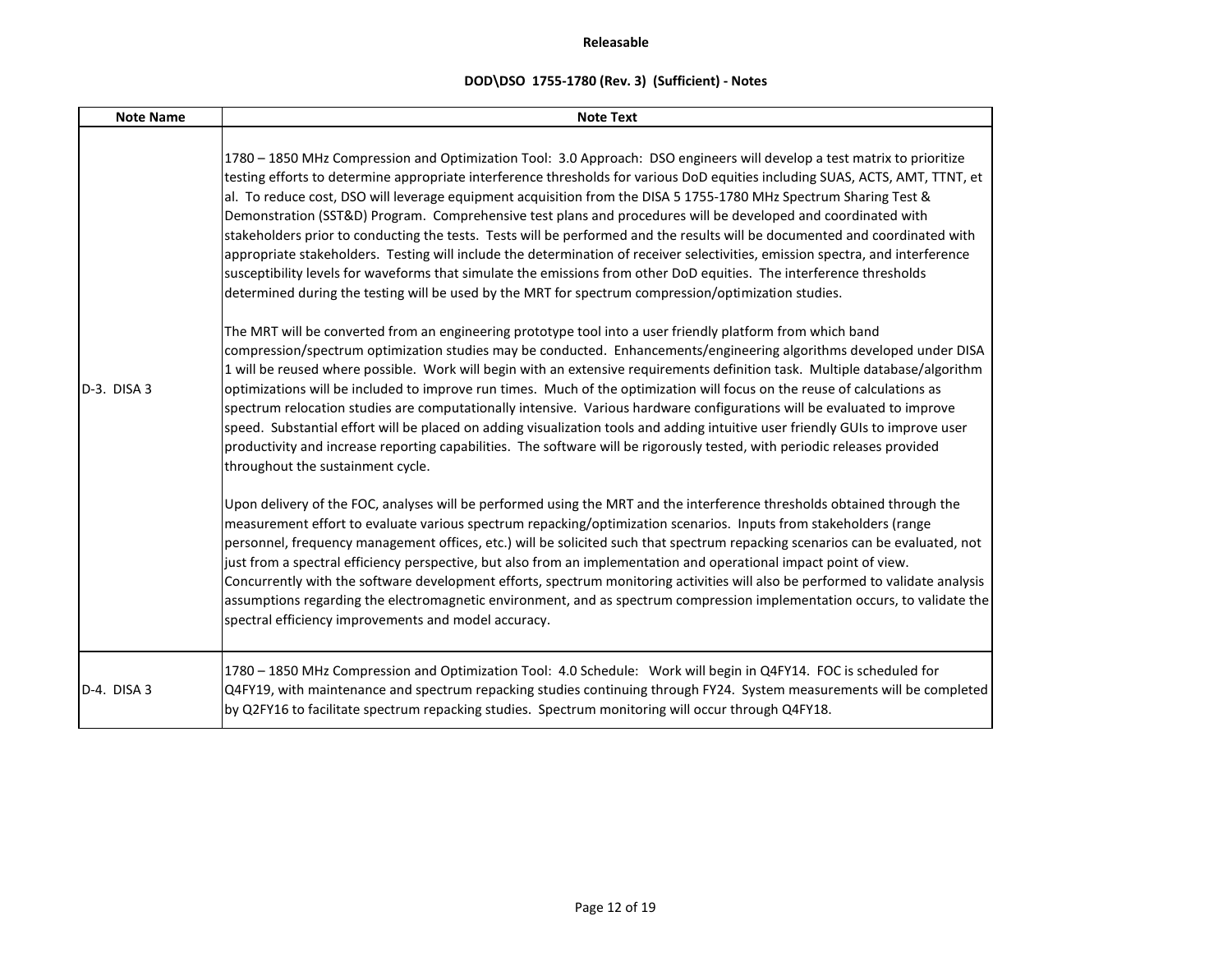| <b>Note Name</b> | <b>Note Text</b>                                                                                                                                                                                                                                                                                                                                                                                                                                                                                                                                                                                                                                                                                                                                                                                                                                                                                                                                                                                                                                                                                                                                                                                                                                                                                                                                                                                                                                                                                                                                                                                                                           |  |  |  |  |
|------------------|--------------------------------------------------------------------------------------------------------------------------------------------------------------------------------------------------------------------------------------------------------------------------------------------------------------------------------------------------------------------------------------------------------------------------------------------------------------------------------------------------------------------------------------------------------------------------------------------------------------------------------------------------------------------------------------------------------------------------------------------------------------------------------------------------------------------------------------------------------------------------------------------------------------------------------------------------------------------------------------------------------------------------------------------------------------------------------------------------------------------------------------------------------------------------------------------------------------------------------------------------------------------------------------------------------------------------------------------------------------------------------------------------------------------------------------------------------------------------------------------------------------------------------------------------------------------------------------------------------------------------------------------|--|--|--|--|
| E-1. DISA-4      | 2025-2110 MHz Spectrum Management/Coordination System (SM/CS): 1.0 Background: Access to alternative spectrum is the<br>cornerstone of DoD's Alternative Plan. Consequently, DoD plans to modify selected systems to operate in the 1780-1850 MHz<br>and the 2025-2110 MHz band. The latter is primarily used by the Electronic News Gathering (ENG) service to relay news<br>including video via fixed and mobile sites. Current FCC licensed functions operating in the band include intercity relay, studio-<br>to-transmitter, TV translators, TV pickup Video, Data Return Links, and Earth Exploration Satellite Services (EESS). ENG<br>transmitters may include mobile vans for on-the-scene reporting, and helicopters and blimps used for traffic reports and<br>sporting events. Typical receiver functions may include one or more fixed receive sites in metro areas with antennas located<br>on tall towers, buildings, and mountain tops and are typically high gain steerable antennas. For most cities, each TV station has<br>uncoordinated use of one "home channel." For additional channels, or in non-home city assignments, ENG users typically<br>perform a manual coordination process. Given that DoD will be entering the band as a co-primary user, it is absolutely<br>essential that access is as painless as possible for the incumbents. Therefore DoD plans to provide a state-of-the-art, user<br>friendly, fast, spectrum management tool to that:<br>. Provides access to alternative spectrum for critical DoD test and training operations<br>• Enables cooperation from incumbent users of the band |  |  |  |  |
| E-2. DISA-4      | 2025-2110 MHz Spectrum Management/Coordination System (SM/CS): 2.0 Objective: The objective of this effort is to provide<br>a web-based spectrum management tool to be used by ENG and DoD users wishing to share the 2025-2110 MHz band. It must<br>be fast, accurate, user friendly, and should simplify the process of frequency coordination.                                                                                                                                                                                                                                                                                                                                                                                                                                                                                                                                                                                                                                                                                                                                                                                                                                                                                                                                                                                                                                                                                                                                                                                                                                                                                          |  |  |  |  |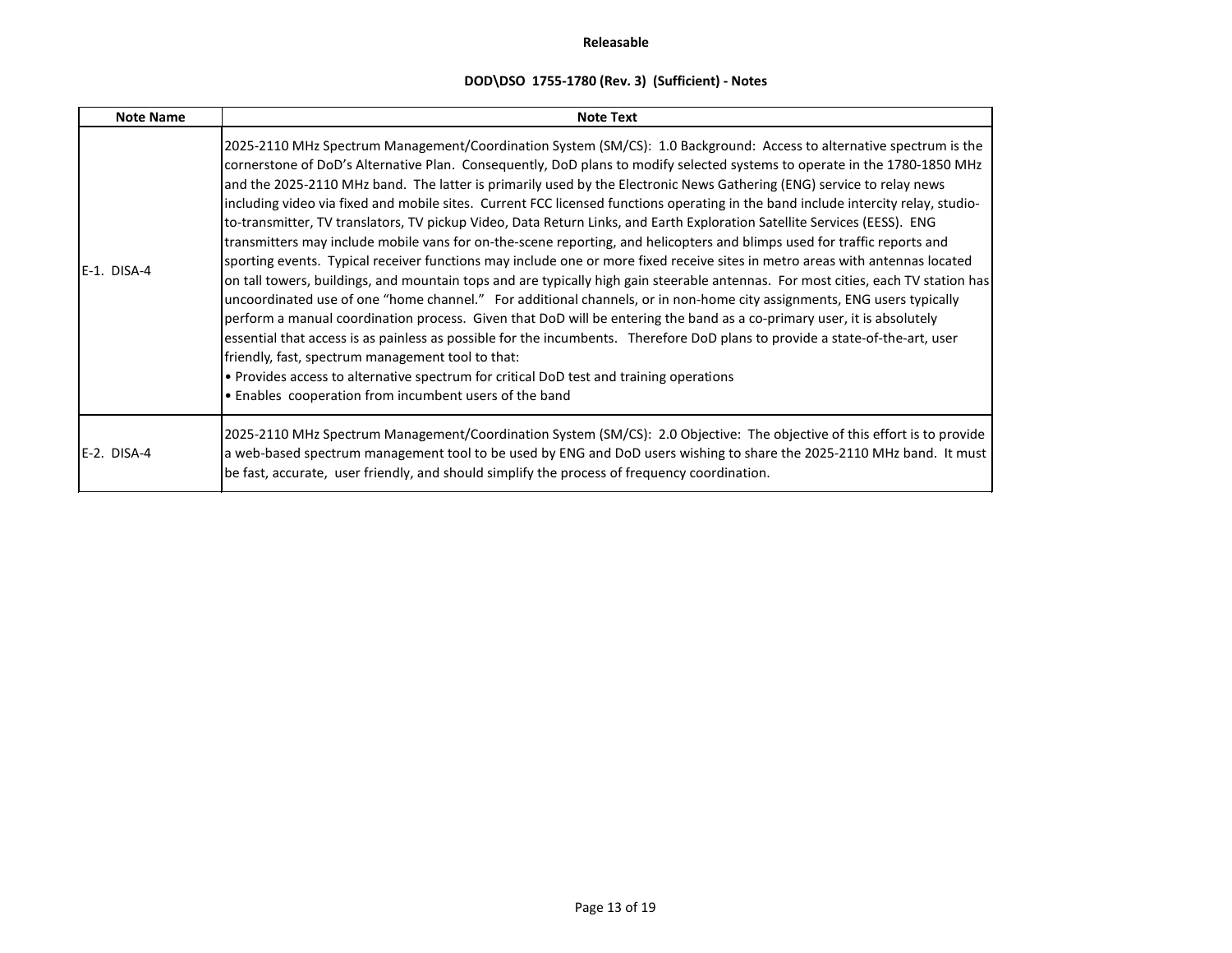| <b>Note Name</b> | <b>Note Text</b>                                                                                                                                                                                                                                                                                                                                                                                                                                                                                                                                                                                                                                                                                                                                                                                                                                                                                                                                                                                                                                                                                                                                                                                                                                                                                                                                                                                                                                                                                                                                                                                                                                                                                                                                                                                                                                                                                                                                                                                                                                                                                                                                                                                                                                                                                                                        |
|------------------|-----------------------------------------------------------------------------------------------------------------------------------------------------------------------------------------------------------------------------------------------------------------------------------------------------------------------------------------------------------------------------------------------------------------------------------------------------------------------------------------------------------------------------------------------------------------------------------------------------------------------------------------------------------------------------------------------------------------------------------------------------------------------------------------------------------------------------------------------------------------------------------------------------------------------------------------------------------------------------------------------------------------------------------------------------------------------------------------------------------------------------------------------------------------------------------------------------------------------------------------------------------------------------------------------------------------------------------------------------------------------------------------------------------------------------------------------------------------------------------------------------------------------------------------------------------------------------------------------------------------------------------------------------------------------------------------------------------------------------------------------------------------------------------------------------------------------------------------------------------------------------------------------------------------------------------------------------------------------------------------------------------------------------------------------------------------------------------------------------------------------------------------------------------------------------------------------------------------------------------------------------------------------------------------------------------------------------------------|
|                  | 2025-2110 MHz Spectrum Management/Coordination System (SM/CS): 3.0 Approach: DSO will develop business processes by                                                                                                                                                                                                                                                                                                                                                                                                                                                                                                                                                                                                                                                                                                                                                                                                                                                                                                                                                                                                                                                                                                                                                                                                                                                                                                                                                                                                                                                                                                                                                                                                                                                                                                                                                                                                                                                                                                                                                                                                                                                                                                                                                                                                                     |
|                  | working with the ENG community, NTIA, and FCC to facilitate establishment of coordination agreements, rules, interference                                                                                                                                                                                                                                                                                                                                                                                                                                                                                                                                                                                                                                                                                                                                                                                                                                                                                                                                                                                                                                                                                                                                                                                                                                                                                                                                                                                                                                                                                                                                                                                                                                                                                                                                                                                                                                                                                                                                                                                                                                                                                                                                                                                                               |
|                  | resolution procedures, and enforcement. This will include:                                                                                                                                                                                                                                                                                                                                                                                                                                                                                                                                                                                                                                                                                                                                                                                                                                                                                                                                                                                                                                                                                                                                                                                                                                                                                                                                                                                                                                                                                                                                                                                                                                                                                                                                                                                                                                                                                                                                                                                                                                                                                                                                                                                                                                                                              |
|                  | . Tracking FCC proposed rulemaking activities, prepare/file comments and reply comments, and provide ex parte presentations                                                                                                                                                                                                                                                                                                                                                                                                                                                                                                                                                                                                                                                                                                                                                                                                                                                                                                                                                                                                                                                                                                                                                                                                                                                                                                                                                                                                                                                                                                                                                                                                                                                                                                                                                                                                                                                                                                                                                                                                                                                                                                                                                                                                             |
|                  | to the FCC                                                                                                                                                                                                                                                                                                                                                                                                                                                                                                                                                                                                                                                                                                                                                                                                                                                                                                                                                                                                                                                                                                                                                                                                                                                                                                                                                                                                                                                                                                                                                                                                                                                                                                                                                                                                                                                                                                                                                                                                                                                                                                                                                                                                                                                                                                                              |
|                  | · Identifying key organizations participating in rule making and make contacts, socialize DoD position and develop consensus                                                                                                                                                                                                                                                                                                                                                                                                                                                                                                                                                                                                                                                                                                                                                                                                                                                                                                                                                                                                                                                                                                                                                                                                                                                                                                                                                                                                                                                                                                                                                                                                                                                                                                                                                                                                                                                                                                                                                                                                                                                                                                                                                                                                            |
|                  | approach                                                                                                                                                                                                                                                                                                                                                                                                                                                                                                                                                                                                                                                                                                                                                                                                                                                                                                                                                                                                                                                                                                                                                                                                                                                                                                                                                                                                                                                                                                                                                                                                                                                                                                                                                                                                                                                                                                                                                                                                                                                                                                                                                                                                                                                                                                                                |
|                  | . Once rules are effected, coordinating with FCC licensees and organizations to develop efficient working relationships and                                                                                                                                                                                                                                                                                                                                                                                                                                                                                                                                                                                                                                                                                                                                                                                                                                                                                                                                                                                                                                                                                                                                                                                                                                                                                                                                                                                                                                                                                                                                                                                                                                                                                                                                                                                                                                                                                                                                                                                                                                                                                                                                                                                                             |
|                  | problem resolution procedures.                                                                                                                                                                                                                                                                                                                                                                                                                                                                                                                                                                                                                                                                                                                                                                                                                                                                                                                                                                                                                                                                                                                                                                                                                                                                                                                                                                                                                                                                                                                                                                                                                                                                                                                                                                                                                                                                                                                                                                                                                                                                                                                                                                                                                                                                                                          |
| E-3. DISA-4      | DSO engineers and DoD operations personnel will coordinate with ENG and DoD users of the band to develop a set of well-<br>defined software requirements. DSO engineers will leverage appropriate modules from SXXIO, MRT, the ES, and DISA 1 (1755-<br>1780 MHz Early Entry Portal), DISA 2 (1755-1780 MHz FSMS Portal) and DISA 3 (1780-1850 MHz Compression and Optimization<br>Tool). Enhanced databases will be developed that contain DoD equipment characteristics, ENG equipment characteristics, and<br>the specifications/characteristics for DoD equipment being redesigned to operate in the band. Visualization tools will be<br>provided that include coverage maps and equipment density plots.  Algorithms will be developed and coded, that will<br>optimize run times and increase analysis fidelity. All capabilities will be integrated into a web-application for IOC release.<br>Periodic releases will follow as required. DSO engineers will develop a test matrix to prioritize testing efforts to determine the<br>susceptibility of DoD equities to EMI from ENG emitters and from DoD emitters to ENG receivers. Comprehensive test plans<br>and procedures will be developed and coordinated with stakeholders prior to conducting the tests. Tests will be performed<br>and the results will be documented and coordinated with appropriate stakeholders. Testing will include the determination of<br>receiver selectivities, emission spectra, and interference susceptibility levels for waveforms that simulate the emissions from<br>other DoD equities. The interference thresholds determined during the testing will be used by the MRT for spectrum<br>compression/optimization studies. Prior to entry into the 2025 - 2110 MHz band, DSO will perform spectrum monitoring of<br>the affected band to characterize the EME and compare the findings with FCC databases. Coordination with DSO operations<br>branch will be accomplished to leverage lessons learned from on-going spectrum monitoring activities. As DoD's use of the<br>band increases at various installations throughout CONUS, DSO will establish a spectrum monitoring team that will periodically<br>conduct spectrum usage measurements to feed enforcement mechanisms and provide feedback for improvements in modeling |
| E-4. DISA-4      | 2025-2110 MHz Spectrum Management/Coordination System (SM/CS): 4.0 Schedule: Outreach activities to the ENG<br>community will begin in Q4FY14 with FOC scheduled for Q4FY20. Software sustainment/ maintenance will run through FY24.                                                                                                                                                                                                                                                                                                                                                                                                                                                                                                                                                                                                                                                                                                                                                                                                                                                                                                                                                                                                                                                                                                                                                                                                                                                                                                                                                                                                                                                                                                                                                                                                                                                                                                                                                                                                                                                                                                                                                                                                                                                                                                   |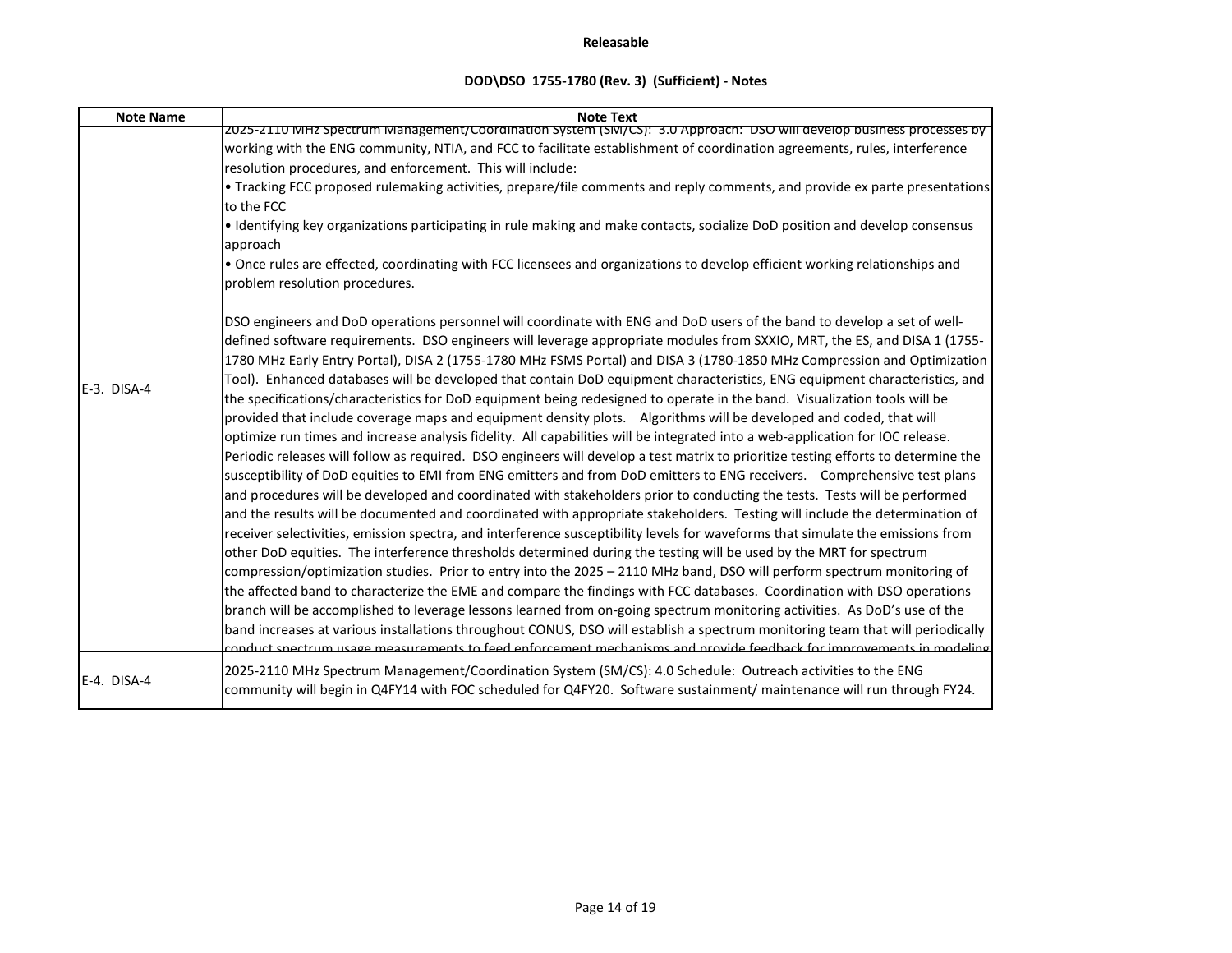| <b>Note Name</b> | <b>Note Text</b>                                                                                                                                                                                                                                                                                                                                                                                                                                                                                                                                                                                                                                                                                                                                                                                                                                                                                                                                                                                                                                          |  |  |  |  |
|------------------|-----------------------------------------------------------------------------------------------------------------------------------------------------------------------------------------------------------------------------------------------------------------------------------------------------------------------------------------------------------------------------------------------------------------------------------------------------------------------------------------------------------------------------------------------------------------------------------------------------------------------------------------------------------------------------------------------------------------------------------------------------------------------------------------------------------------------------------------------------------------------------------------------------------------------------------------------------------------------------------------------------------------------------------------------------------|--|--|--|--|
| F-1. DISA-5      | 1755-1780 MHz Spectrum Sharing Test & Demonstration (SST&D) Program: 1.0 Background: A SST&D program is needed to<br>prove the viability of both temporary and permanent sharing between LTE and DoD systems in the 1755-1780 MHz band.<br>Such a program is responsive to the President's vision, and is consistent with CSMAC recommendations to "Develop a testing<br>program to demonstrate the viability and effectiveness of interference protection/mitigation methods before commercial<br>licensees commence deployments in Protection Zones." More importantly, testing is necessary to convince Federal system<br>users and potential auction bidders that sharing is possible and that operational restrictions due to sharing arrangements can<br>be minimized. The methods and techniques gained from 1755 MHz band experiments - and the Spectrum Sharing<br>"infrastructure" that is developed will be extensible to other bands, and can demonstrate commercial LTE and Federal user co-<br>use for future bands that will be auctioned. |  |  |  |  |
| F-2. DISA-5      | 1755-1780 MHz Spectrum Sharing Test & Demonstration (SST&D) Program: 2.0 Objective: The objectives of the SST&D<br>program are to demonstrate near-term techniques that LTE can use to ensure compatibility during temporary sharing, thus<br>accelerating early entry during the transition period and to facilitate less restrictive sharing arrangements for both early entry<br>and permanent spectrum sharing by performing analyses of future techniques and subsequently influencing the development<br>of future LTE standards.                                                                                                                                                                                                                                                                                                                                                                                                                                                                                                                   |  |  |  |  |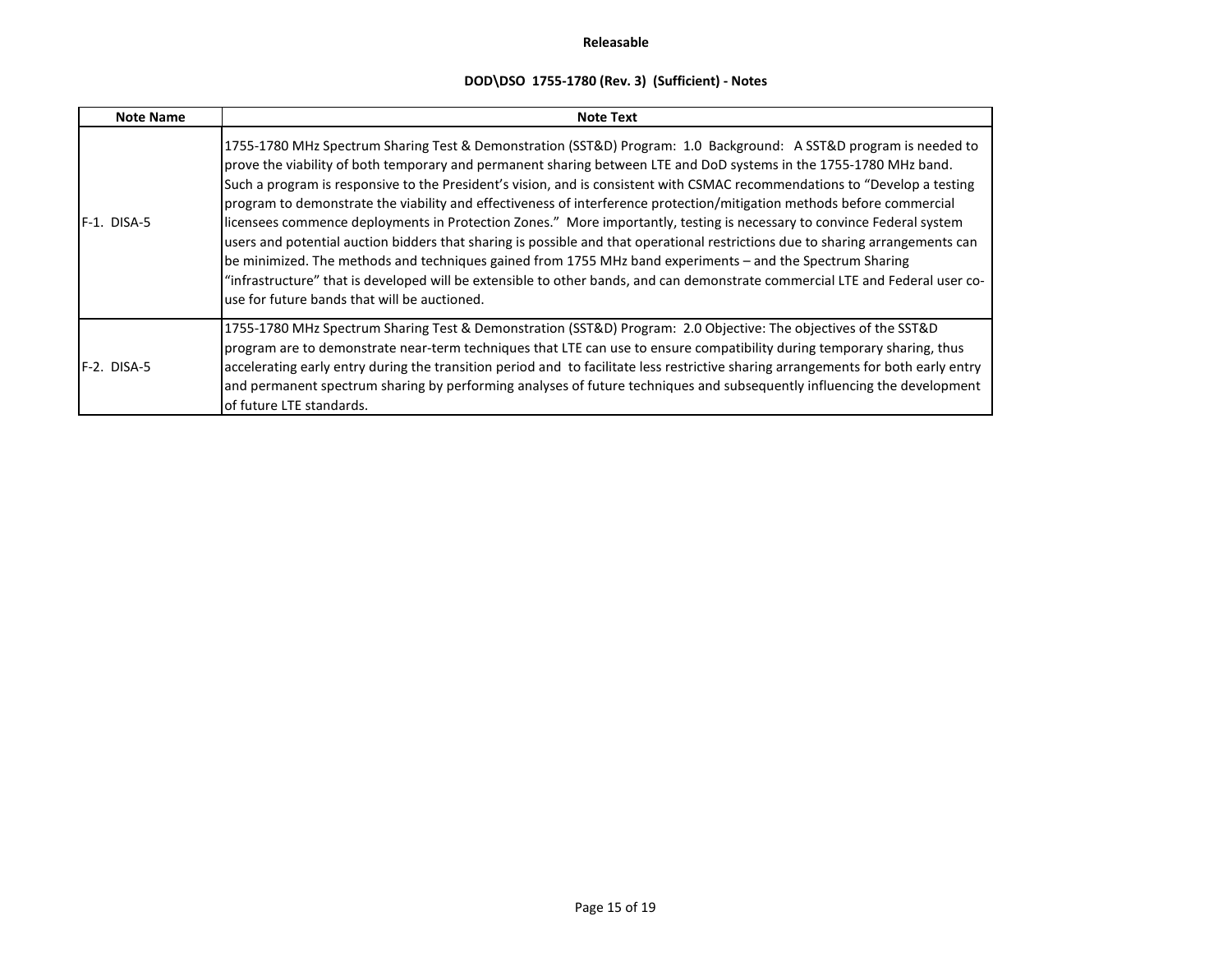| <b>Note Name</b> | <b>Note Text</b>                                                                                                                                                                                                                                                                                                                                                                                                                                                                                                                                                                                                                                                                                                                                                                                                                                                                                                      |
|------------------|-----------------------------------------------------------------------------------------------------------------------------------------------------------------------------------------------------------------------------------------------------------------------------------------------------------------------------------------------------------------------------------------------------------------------------------------------------------------------------------------------------------------------------------------------------------------------------------------------------------------------------------------------------------------------------------------------------------------------------------------------------------------------------------------------------------------------------------------------------------------------------------------------------------------------|
|                  | 1755-1780 MHz Spectrum Sharing Test & Demonstration (SST&D) Program: 3.0 Approach: To facilitate timely sharing<br>between commercial and federal systems, the SST&D program will focus an initial, Pre-Auction Phase on baseline interference<br>measurement and characterization. This phase will use existing DoD laboratory resources and test ranges, and COTS<br>transportable LTE test capability. This Pre-Auction measurement phase will characterize interference between nominally<br>configured LTE Release 10 equipment operating in the 1755-1780 MHz band (which is a subset of the E-UTRA operating bands<br>3 and 9, used internationally) and two of the legacy DoD 1755 MHz systems. The results and demonstration of this testing will<br>advance the analysis done by the CSMAC working groups, and is expected to begin to demonstrate the potential viability of<br>shared spectrum operation. |
| F-3. DISA-5      | While initial interference characterization tests are being performed, integrated product teams (IPTs) will begin providing<br>systems engineering oversight including requirements and metrics definition, mitigation strategy development and refinement,<br>and test concept planning. Engineering teams will develop potential mitigation methods and perform initial analysis to inform<br>the IPTs. The engineering teams will formulate test plans/procedures and develop needed simulators and emulators.                                                                                                                                                                                                                                                                                                                                                                                                     |
|                  | Fixed and mobile test range activities will include baseline testing with additional legacy DoD 1755 MHz equipment, and<br>demonstration of candidate mitigation techniques. LTE vendors will be invited to participate on the IPTs. The SST&D program<br>includes modest resources to develop and implement technical solutions of the most promising mitigation techniques using,<br>for example, standards-based Application Program Interfaces (APIs) to implement optimized Self Organizing Network (SON)<br>techniques without hardware modification or impact to compliance with 3GPP standards.                                                                                                                                                                                                                                                                                                               |
|                  | The SST&D program also includes a plan to prototype two methods to share usage data information between the commercial<br>LTE systems and legacy DoD systems in order to demonstrate potential benefit (e.g. reduced separation requirements) of<br>cooperative sharing: 1. A secure database approach with obfuscation that interfaces directly into the LTE system Core Network<br>to adjust LTE UE transmissions to minimize interference, and 2. A spectrum sensing technique to automatically adjust LTE UE<br>transmissions based on sensing legacy DoD system transmissions.                                                                                                                                                                                                                                                                                                                                   |
| F-4. DISA-5      | 1755-1780 MHz Spectrum Sharing Test & Demonstration (SST&D) Program: 4.0 Schedule: FY14 activity funded under Pre-<br>Auction Planning rules, will develop initial test bed capability, and do preliminary testing with one high priority legacy Federal<br>1755-1780 MHz systems prior to the 2014 auction. FY15-FY18 activity will include completion of full scale mobile test capability,<br>integration at DoD and Federal test ranges, S/W Radio modeling and implementation of future LTE capabilities, and spectrum<br>database/sensing pilot development and demonstration.                                                                                                                                                                                                                                                                                                                                  |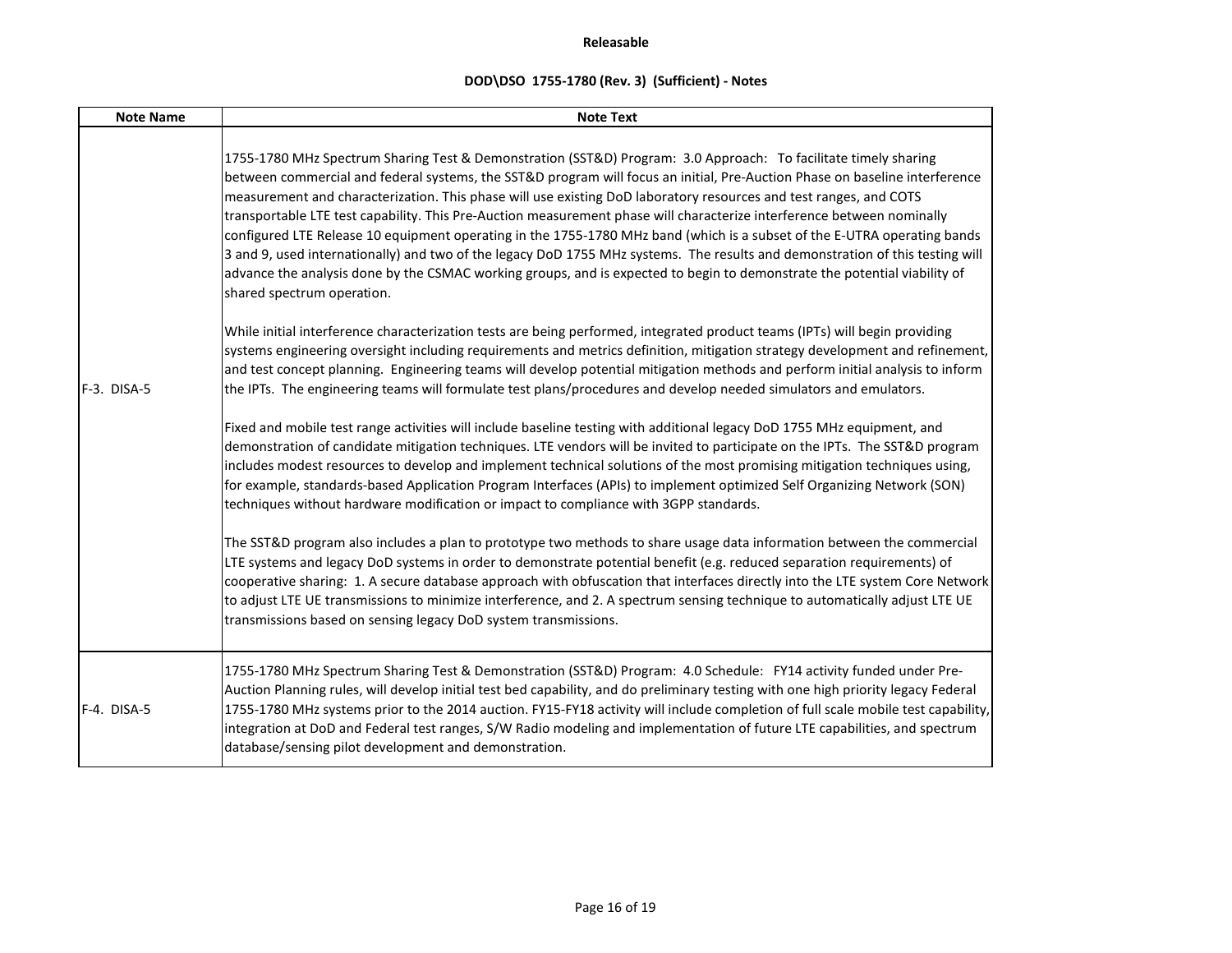| <b>Note Name</b> | <b>Note Text</b>                                                                                                                                                                                                                                                                                                                                                                                                                                                                                                                                                                                                                                                                                                                                                                                                                                                          |  |  |  |  |  |
|------------------|---------------------------------------------------------------------------------------------------------------------------------------------------------------------------------------------------------------------------------------------------------------------------------------------------------------------------------------------------------------------------------------------------------------------------------------------------------------------------------------------------------------------------------------------------------------------------------------------------------------------------------------------------------------------------------------------------------------------------------------------------------------------------------------------------------------------------------------------------------------------------|--|--|--|--|--|
| F-5. DISA-5      | Revision 3: This revision reflects changes to the spending timeline for DISA-5, Spectrum Sharing Test and Demonstration<br>Program. Justification is as follows:<br>1) The intent of DISA 5 is to prove the viability of both temporary (transitional) and permanent (long term) sharing between<br>LTE and DoD systems in the 1755-1780 MHz band. Since transitional sharing will occur through 2025 (for airborne mobile<br>telemetry systems) and indefinitely (for the Joint Tactical Radio System - JTRS operating at US91 sites), work plans have been<br>established and are being executed that require an extension in the funding spending timeline from 66 months to 96 months.<br>The funding timeline extension to December 31, 2022 will enable completion of the ongoing work.                                                                             |  |  |  |  |  |
| G-1. DISA-6      | DoD Spectrum Relocation Management Team (DSRMT): 1.0 Background: There is no existing organizational entity with the<br>mission or resources to provide integrated oversight of Service relocation efforts; tracking, monitoring, and reporting the<br>progress of DoD's relocation efforts; and managing the geographically based interaction with the wireless industry to<br>accomplish the transition of DoD systems out of the affected band and enable early entry and a rapid national build-out of<br>wireless services. Having a single focal point for these functions proved critical during the last relocation effort (1710-1755<br>MHz band) and will be even more critical for the 1755 1780 MHz band due to the complexity of the course of action required<br>to reallocate this band.                                                                   |  |  |  |  |  |
| G-2. DISA-6      | DoD Spectrum Relocation Management Team (DSRMT): 2.0 Objective: The objective of this effort is to establish the DoD<br>Spectrum Relocation Management Team (DSRMT) within the DISA Defense Spectrum Organization in order to provide a single<br>focal point for interface to NTIA, OMB, and Industry; facilitating the requests for and release of SRF funds; responding to<br>queries for site and spectrum access to commercial market areas during the transition from exclusive federal use to sharing<br>and the termination of incumbent DoD 1755-1780MHz frequency authorizations; and ensuring the successful and timely<br>implementation of the DoD's Alternate Proposal to accommodate wireless services in the 1755-1780 MHz band.                                                                                                                          |  |  |  |  |  |
| G-3. DISA-6      | DoD Spectrum Relocation Management Team (DSRMT): 3.0 Approach: The approach used for the 1710-1755 MHz reallocation<br>effort, along with lessons learned, will be used to establish the DSRMT for the 1755-1780 MHz reallocation effort. The DSRMT<br>will be chartered to oversee the 1755-1780 MHz cost reimbursement and spectrum relocation process to its full completion for<br>all affected DoD systems. The DSRMT will be responsible for coordinating activities among the Services; coordinating<br>interaction between the wireless industry and the Services; and overseeing the DISA activities being conducted to enable and<br>validate the spectrum sharing required to implement the DoD Alternate Proposal. The DISA activities include developing<br>coordination capabilities and conducting analysis, modeling, test, and demonstration activities. |  |  |  |  |  |
| G-4. DISA-6      | DoD Spectrum Relocation Management Team (DSRMT): 4.0 Schedule: The DSRMT will be staffed with government<br>reimbursable billets. The oversight responsibilities related to the DISA1 and DISA2 initiatives will cease at the end of FY21 as<br>they will be assumed by NTIA beginning in FY22.                                                                                                                                                                                                                                                                                                                                                                                                                                                                                                                                                                           |  |  |  |  |  |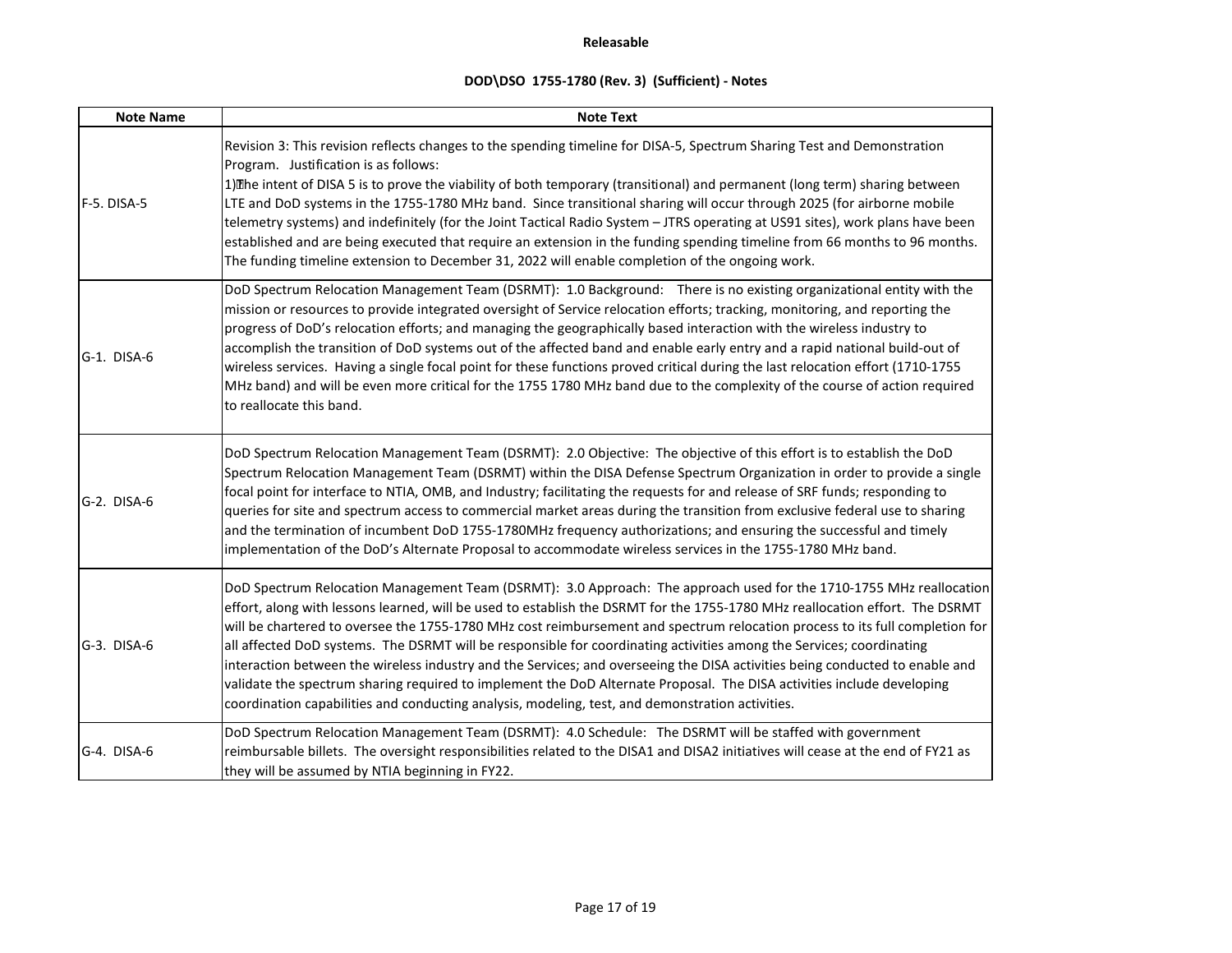| <b>Note Name</b> | <b>Note Text</b>                                                                                                                                                                                                                                                                                                                                                                                                                                                                             |  |  |
|------------------|----------------------------------------------------------------------------------------------------------------------------------------------------------------------------------------------------------------------------------------------------------------------------------------------------------------------------------------------------------------------------------------------------------------------------------------------------------------------------------------------|--|--|
|                  | Pre-Auction Studies: Background:                                                                                                                                                                                                                                                                                                                                                                                                                                                             |  |  |
| $H-1.$ DISA-7    | 47 U.S.C. § 928 (Spectrum Relocation Fund) (d) Fund availability (3) Transfers for pre-auction costs (A) In general states,<br>Subject to subparagraph (B), the Director of OMB may transfer to an eligible Federal entity, at any time (including prior to a<br>scheduled auction), such sums as may be available in the Fund to pay relocation or sharing costs related to pre-auction<br>estimates or research, as such costs are described in section $923(g)(3)(A)(iii)$ of this title. |  |  |
|                  | The costs incurred since June 2010 for conducting feasibility studies and planning leading to the 1755-1780 auction comply<br>with the provisions of $923(g)(3)(A)(iii)$ .                                                                                                                                                                                                                                                                                                                   |  |  |